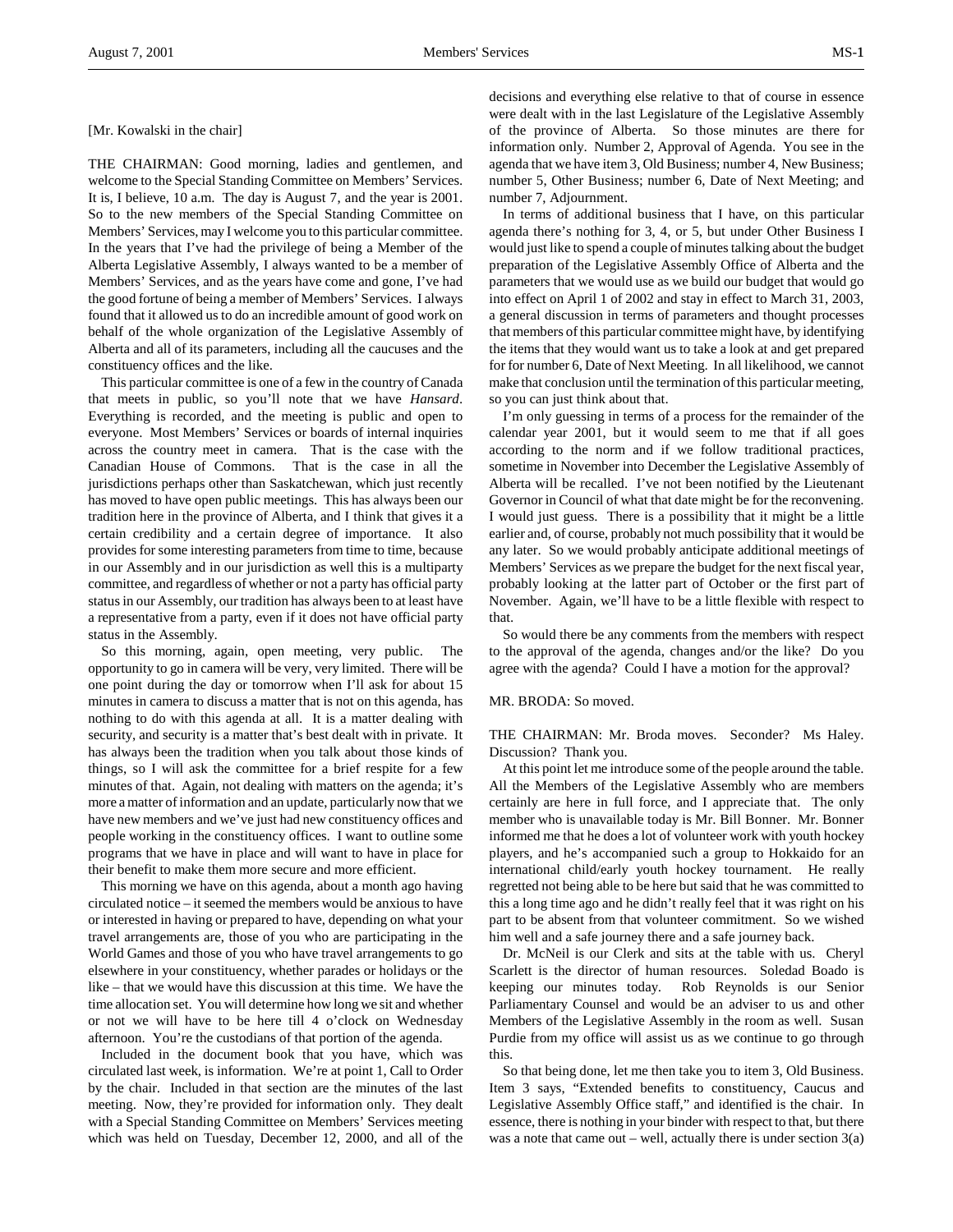a blue sheet. At the last Members' Services meeting, after the budget for the Legislative Assembly was dealt with, several members of the committee asked that

the Chairman undertake a study of the feasibility of offering extended benefits to constituency, Caucus and Legislative Assembly Office staff and report back to the Committee at a future meeting.

In that motion that was put forward, there were three basic aspects to look at, and it was done prior to the election that was held in the spring of 2001. At that point in time members wanted a breakdown, an explanation in terms of the termination date for office staff. We all know what the rules are and the process that went into it.

## *10:10*

If you look at the three groupings that are in there, one is constituency office people. Our current arrangement is that each MLA in the province of Alberta has an allocation for their constituency. We have a formula to determine that allocation. Once the allocation is determined, the member is advised that this is his or her budget allocation for that fiscal year.

That member then does a variety of things, and all of these are subjective to the will of the member. There are no basic rules other than the fact that the member can determine how these dollars are allocated. If the member chooses to have a constituency office, then dollars are put in his or her budget for the running of that constituency office. If the member chooses to have an office person, then dollars are allocated by the member for that particular person and whatever the benefits are. They can include everything from participation in the pension plan to nonparticipation in the pension plan, benefits or no benefits, and the like.

In terms of the caucus our tradition basically is that the caucus leaders determine the allocations within their caucuses. Dollars are allocated on the basis of the number of members in the caucus, but after that, the internal decision-making is by the caucus leaders in each of the three caucuses as to what is provided and how much is provided and when it's provided and the like.

In terms of the Legislative Assembly Office, well, those rules are very, very clear. We have a standard hiring policy, that's very transparent and open. People essentially are hired as the result of competitions. We have packages that have been negotiated, discussed with these individuals over the years, and it's very, very clear what their benefits are and what their benefits are not.

As a result of those three looks that we've had to date, the fact that we have new members who are just getting experience now in dealing with a constituency office and are struggling with these budgets they have and where they're going and where they're not going, as a result also of the fact that we have a different configuration for the three caucuses and in the background there also are negotiations going on between the government and the employees of the government through the Alberta Union of Provincial Employees, perhaps the best thing to do at the moment is to just forestall any further discussion on this matter pending that negotiation result. One of the traditions we've followed in the Members' Services Committee is that we would try and provide to employees associated with us the benefits that the government would have with all of its greater amount of employees. This might be one of those matters that we would continue as we continue to prepare the budget for next year as well.

That's the brief report that I can provide at this point in time. Are there any questions or comments hon. members would like to make? Mr. McFarland.

MR. McFARLAND: Thanks, Mr. Chairman. Clarification, especially for the newer members that have new constituency office people: the constituency staff are not members of AUPE; correct?

THE CHAIRMAN: No, they are not.

MR. McFARLAND: Did I hear you indicate that they are eligible for a public service pension?

THE CHAIRMAN: You're talking about members in your constituency office? If you as a member want to provide that provision to allow your constituency office person to participate, you make that individual choice. Some do and some do not.

MR. McFARLAND: Okay. Thank you.

DR. MASSEY: Mr. Chairman, I understand that the study that was to be undertaken will be delayed until after the negotiations. Or has the study been done?

THE CHAIRMAN: Well, the study is as much verbal as it is anything. We work with this all the time. The way the timing was of this, Dr. Massey, is that we had a lot of new members. So we first of all had to provide the information to the new members, what was available. Some were surprised to see how much, and some were surprised to see how little. So you had a whole variety of things that went into it.

One of the documents that I have in here that we'll be sharing with you – actually, we'll be providing a recommendation with respect to it – is looking at the actual constituency office allocations as a result of another thing that we did as part of this whole study to try and make it fairer than the previous formulas were. So there are some adjustments upwards for some members and some adjustments downwards for other members, and cash seems to be the solution to most of the problems.

No, nothing is going to be delayed. We'll just continue to work with it, unless the committee has something you want to move further at this point in time.

MR. MASON: Mr. Chairman, are there limits on what can be offered, in terms of caucus or constituency staff, other than minimum labour standards? I mean, does the Legislative Assembly have any sort of minimum standards in terms of remuneration or benefits or hours of work or any of those things?

THE CHAIRMAN: No. The tradition that we've always followed here in Alberta as a result of the direction of the Members' Services Committee is that the members would be the drivers of all of those decisions. The members have said – and jealously guarded the independence – that they wanted to deal with that particular budget. So it's not at all inconceivable that if an hon. member had a constituency office allocation of \$65,000, that particular member might choose not to have a constituency office but pay an assistant \$65,000 a year.

MR. MASON: Okay. But if you do hire someone, then you are required to meet the standards of the law in terms of labour standards and so on.

THE CHAIRMAN: Oh, absolutely.

MR. MASON: You don't have a completely free hand.

Are there any programs that you can access in terms of benefits that don't come directly out of your constituency budget?

THE CHAIRMAN: I'm totally unaware of that, because you determine who you want to hire. We don't even get involved in that.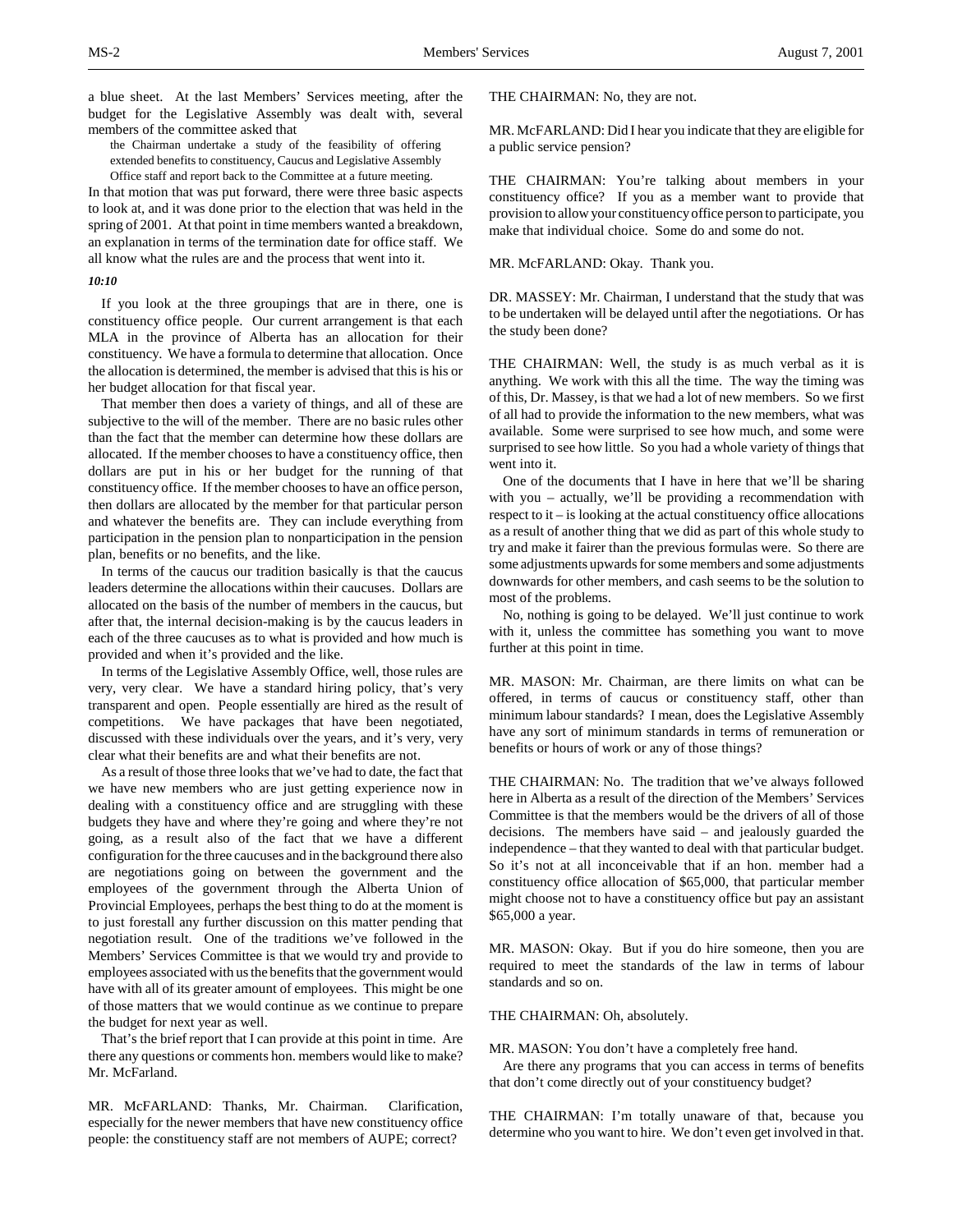MR. MASON: No, I don't mean that. I mean in terms of benefit packages and so on . . .

THE CHAIRMAN: Over and above what we currently offer?

MR. MASON: . . . that aren't charged directly to your account that are available from the government.

DR. McNEIL: No. The only thing that is outside your constituency budget that provides you with some funding is the STEP program, summer temporary employment. In terms of benefits, there are none.

MR. MASON: They are entirely funded from the constituency budget.

*10:20*

THE CHAIRMAN: Additional questions on this matter? Can we move on, then? That would be fine? Okay.

Item 4, New Business, Member Compensation. Well, in the last Members' Services meeting that we had and then in the prelude to the election and the postelection, in the last number of months numerous members have come and visited with the chair. A previous Members' Services Committee had suggested to the previous chairman that some reviews be undertaken from a factual point of view to see what the situation was across the country of Canada: who was where and what was happening with respect to compensation for members. As a result, then, I put together a package of information for you. If you don't mind, we'll just go through section (a) in terms of what this documentation is. We have additional copies of this documentation. It's freely available to any who are sitting with us as guests here this morning. I don't know where that documentation is, but it's all there in terms of availability.

So just to take you through this rather quickly – and I'd be happy to answer any questions. If you don't mind, maybe we'll go through the first section. People said: "Well, okay. How do you do a comparison across the country in terms of seats, population, and average population per constituency?" You see that first graph, that first sheet, that basically breaks down the whole situation in Canada, wherein the Senate of Canada has 105 seats and the population of Canada is 30.8 million, so the average population per Senator in this country is 294,000. Then you go down to the bottom where Nunavut, our newest creation in the country of Canada, has 19 seats. The total population of Nunavut is 27,978, and the average population per seat in Nunavut is 1,473. You see Alberta with 83, a population of 3,022,000, and an average population per seat of 36,420 people. That's just pretty factual information.

The second document you have in there is Member Indemnity and Expense Allowance Comparisons, sorted again by the total across the country of Canada. The effective date? This material should be true as of July 1, 2001, but you can see the effective date when all of this material would have kicked in.

The indemnity for members of the House of Commons, \$131,400. They eliminated their tax-free allowance, grossed up their basic salary, added 20 percent to get to \$131,400. That went into effect – they did it retroactively from June to January 1, 2001. For the Senate, you can see the figures for the indemnity of \$106,400; for Quebec \$71,714 with a tax-free allowance of \$12,789; for the Northwest Territories \$75,540 and then two types of tax-free allowances to gross those up; for Ontario \$78,007, and that's

effective April 1, 1996. There's an asterisk under there because there is a review going on in Ontario. My understanding, in discussions with officials of Ontario in the last several weeks, is that by September, next month, by the end of next September they will see an adjustment in Ontario, perhaps putting that number on par with the number for members of the House of Commons at \$131,400.

British Columbia, Saskatchewan, Manitoba, and Alberta. Alberta on this graph, with a base indemnity of \$41,052 and tax-free allowance of \$20,526 for a total of \$61,578, essentially on the indemnity base comes in, I think, ninth in the country of Canada at April 1, 2001. Then you go to Newfoundland, New Brunswick, and Nunavut. You can see Nunavut, with a base salary for their elected people of \$55,413, and down to P.E.I. That's basically a comparison. Alberta, for all intents and purposes, is about ninth on the list.

Members also asked for perspectives on first ministers, cabinet ministers, and leaders of the opposition. Again, July 1, 2001. House of Commons: the first minister, the Prime Minister, gets \$131,400 in addition to the \$131,000 that he receives as a member of the House of Commons. Ministers in Ottawa receive \$63,000 a year. Quebec is second. Nunavut, with its 19 members, pays its first minister \$70,455 and its ministers \$64,138. Alberta pays its Premier \$64,092 and its ministers \$50,736. Ontario again is under review. Then you go to Newfoundland, Northwest Territories, and down to Yukon, which pays its first minister \$28,971 and its ministers \$21,147. To the best of the knowledge we have, that basically is where the reviews are, Ontario the one that has this matter under review.

The next information you have is a flowchart that compares the various positions in all the provinces and all the jurisdictions in Canada, everything from minister without portfolio to Leader of the Official Opposition, Deputy Speaker, Deputy Chairman of Committees, whips, and all other groupings that have eligibility for compensation. In Alberta this compensation is provided to all leaders in various caucuses that are a recognized party. So in the case of Alberta the leader of the recognized Official Opposition would receive a stipend equivalent to that of a minister, but such would not be provided to the third party House leader because the third party House leader in the province of Alberta is a member of a party that has only two members, and in order to be recognized as a party in Alberta, you must have four.

You had a situation recently develop, as an example, in British Columbia, where the composition of their Legislature currently has 77 in the majority and I believe two in the minority. The minority asked to have official party status, and that request was not met. So there are two members in the official – I guess Official Opposition may not be the correct term. There are two members in the opposition but not recognized as an Official Opposition party.

The next document you have is a flowchart that basically looks at the salary ranges of deputy ministers and senior officials associated with the government of Alberta. The date is there and also an asterisk indicating that the salary rate for deputy ministers is I guess – well, it's not a range; it's just a number – \$135,200 for those particular deputy ministers and the Public Service Commissioner. You can see schedule 2, which looks at salary ranges of other people. Salary range D is \$100,589 to a maximum of \$135,200, then salary range C from \$86,528 to \$120,490, salary range B, which is another limit in salary range, and salary range A, which is another limit as well. They cover all the people appointed by orders in council in the province of Alberta in senior positions, and my understanding is that this is currently under review and does not include cash bonuses associated with the particular performance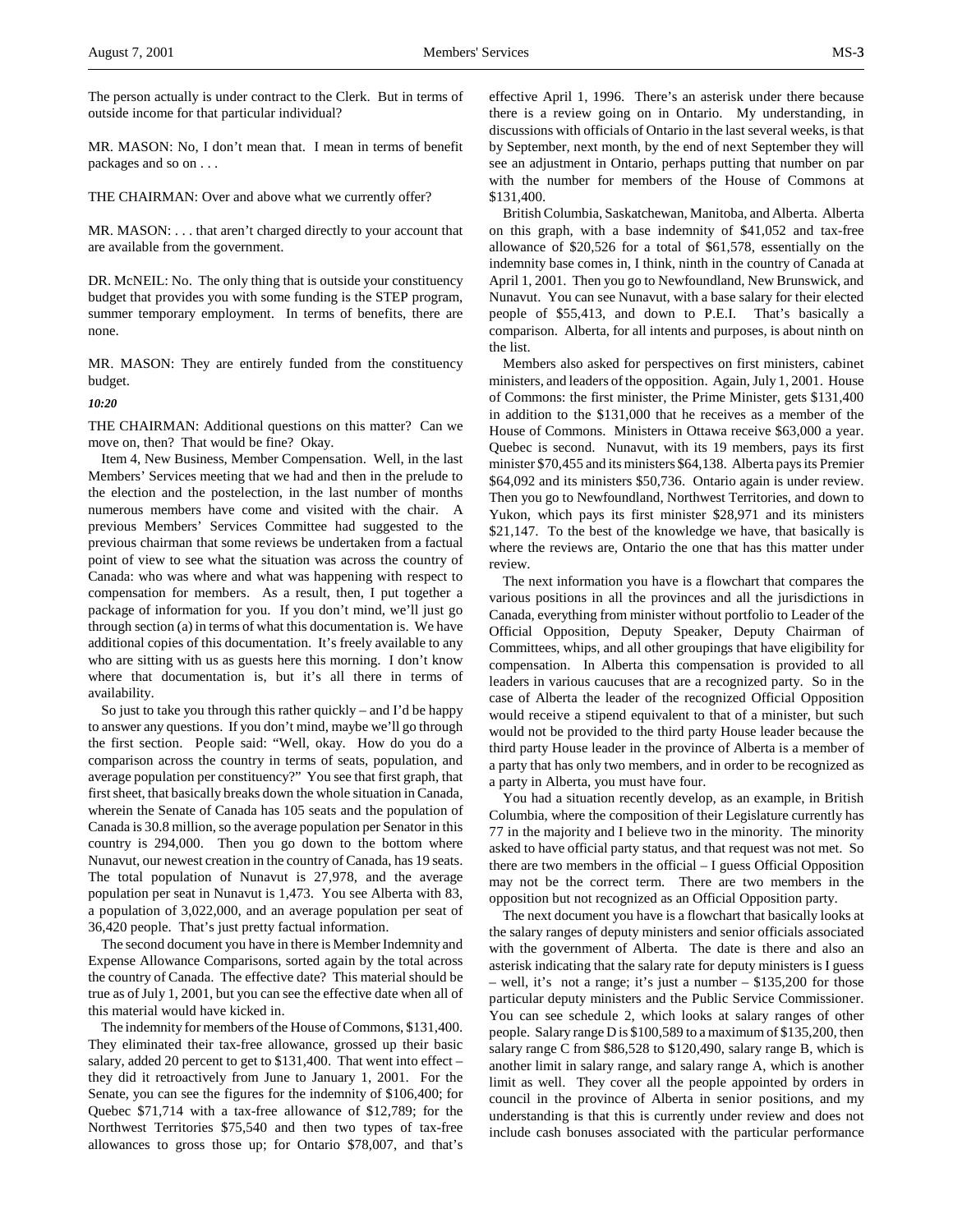measures associated with them.

The next document, Government Salaries, is one that was published in one of these communication tabloids that we have published by private individuals in and about the building and shows salaries of people associated with agencies that receive their funding or their authority from the government of Alberta, and they're dated basically 1999 to 2000, nothing current beyond that. The salary of the president and CEO of the Alberta Treasury Branches is \$527,000, a \$107,000 change from the previous year. The chief executive officer of the Calgary RHA is something like \$418,000, the chief executive officer of the Workers' Compensation Board at \$355,699 at that particular date, and other individuals that are associated in a variety of organizations in and about the province of Alberta.

The next document you have are salaries of chief executive officers of the various regional health authorities in the province of Alberta for the year ended March 31, 2000 – so it's dated by 15 months – and indicates that the Chinook regional health authority CEO receives \$178,000 a year, the Calgary regional health authority shows \$400,000 a year, the Northern Lights regional health authority shows \$131,000, and other individuals follow in various ranges.

### *10:30*

The next document is the Disclosure of Salaries and Benefits for Superintendent Positions; that is, school superintendents. This is now mandated by law, by legislation passed by the Alberta Legislative Assembly. You can see where you have this again to 1999, so it's dated by two years. You can see the salaries in there with the benefits of the various school superintendents throughout the province of Alberta at various levels here and there along the way. They range, as best as I can understand, up to \$174,510.

The next section in there is section 2, which is a copy of the report by the Commission to Review Allowances of Parliamentarians. This is a report that was tabled in Ottawa in late May 2001, reviewed by the Canadian House of Commons, and implemented by the end of June 2001. Essentially what happened is that the various salaries of members of the Canadian House of Commons were reviewed. The base included a tax-free allowance. The tax-free allowance was grossed up, a 20 percent adjustment was added, and they arrived at a base of \$131,400 for Members of Parliament; the Prime Minister, \$262,988. The Speaker, the Leader of the Official Opposition, cabinet ministers, and ministers of state went to \$194,640, secretaries of state and leaders of other opposition parties to \$176,320. The House leader of the Official Opposition gets \$164,400. Then you look at the base salaries and indemnities and salaries for additional responsibilities including the chief whips of the government and the Official Opposition, and they would arrive at \$155,400.

They looked at their pension, continued their pension, and made some modifications with respect to the percentages that went into the payout in the pension. Basically they have three participation numbers. I believe that for years of service prior to 1995 it's based on 5 percent per year, from 1995 to 2001 it's based on 4 percent per year, and after 2001 it's based on 3 percent per year. So it is in place; it continues. That's the most recent information with respect to that matter.

Now, that's an overview on member compensation. When I discussed this matter with various members over the last number of months, I think it's probably safe to say that a large number of members thought that politicians in Alberta, elected people in Alberta, were not very competitive in terms of their salary adjustments when it comes to comparisons to other people across the country but had some reticence or reluctance to broach the subject of adjustments to their salaries. I provide that for information, and

if there are any questions coming out of this, I'd be happy to hear them.

DR. MASSEY: Mr. Chairman, I noticed that back on one of the other documents it refers to a policy to move toward the federal . . .

## THE CHAIRMAN: In Ontario, yes.

DR. MASSEY: In Ontario. Do they have a policy? Is that laid out as a policy, or is there a statement that indicates that?

THE CHAIRMAN: Actions, I think, probably are the way they've described it. They had undertaken a review of the number of seats in Ontario a few years ago. They basically said that they were going to reduce the number of MLAs in Ontario to equate with the number of MPs in Ontario, and they did that. They reduced the number in their House to equate with the number of MPs. I believe the number is 103. Included in that review, then, was also the view that a member of the parliament of Ontario has much more work than any member of the House of Commons, and those comments have been made publicly by various leaders in Ontario.

DR. MASSEY: So there's no written statement; it was just action.

THE CHAIRMAN: Oh, I'm sure there probably is something written, because it went hand in hand with the electoral review at the time.

DR. MASSEY: I guess that leads me to my next question. Do we have any written statement as such here in terms of our intent as a committee?

THE CHAIRMAN: No. We have no written policy, none that I'm aware that this committee has ever dealt with, saying what value it's at – ninth position, third position, fourth position – nothing like that at all. I'm not aware of it.

### DR. MASSEY: Thank you.

THE CHAIRMAN: There has actually been no review made on a salary basis in Alberta since 1994. We had reports done in 1993 and 1994. Those are public documents. Basically there were recommendations made, but the committee went the other way and instead of providing any adjustments upwards basically went down 5 percent and then reinstituted that a couple of years ago and held the line for those years until we developed this formula several years ago that would basically see an annual adjustment based on the average weekly earnings index in the previous year in Alberta. The formula would kick in on April 1 of each year. This year it was just above 3 percent. Last year it was just above 1 percent.

The second section is background information with respect to member benefits, (b)(i), long-term disability insurance program. If a Member of the Legislative Assembly were to become disabled, then a program would kick in to assist that Member of the Legislative Assembly. To my knowledge never in the history of Alberta, going back to 1905, has any member ever qualified. So we have a program; no one's ever qualified. In doing the research, in doing the review of all of this, we came across really a rather interesting scenario that virtually everything in terms of the package dealing with members had been delegated to the Members' Services Committee except one item, and that was the item dealing with longterm disability insurance.

So we agreed, then, that what we would do is ask that legislation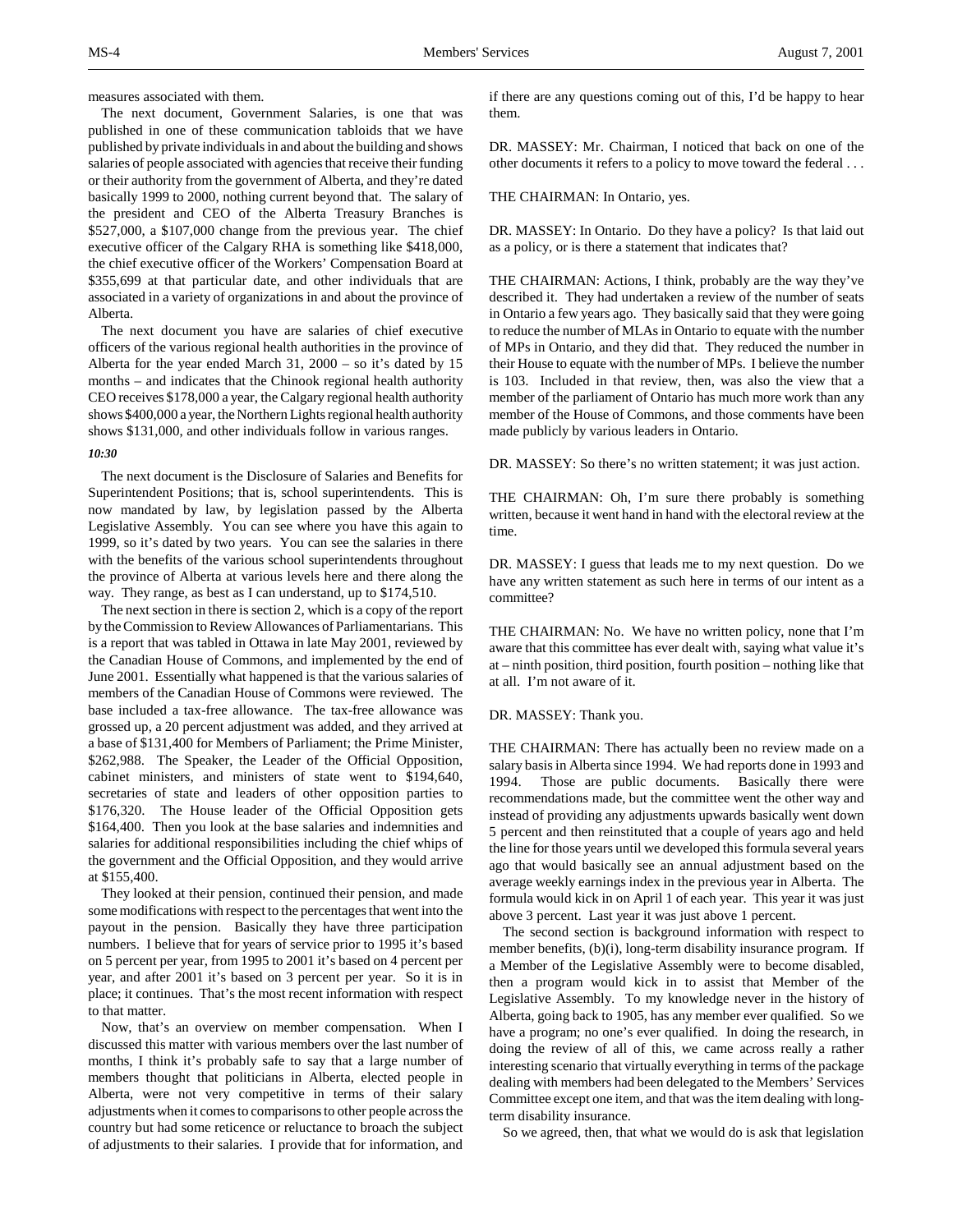be changed to delegate this responsibility to the Members' Services Committee. That was done this spring. You all agreed to it. There was unanimous consent of the Legislative Assembly to a change in the Miscellaneous Statutes Amendment Act. So responsibility for this matter of determination of the disability aspect has now been delegated to the Speaker and this committee, and that delegation would come into force on proclamation by the government. The legislation has been approved, but it hasn't been proclaimed yet.

### *10:40*

What we have to do in the ensuing months is take a look at this matter, take a look at this question, and ask ourselves: what should be put in place? If a Member of the Legislative Assembly today were to become disabled – and I repeat that never in the history of Alberta has any member ever been eligible for  $it - in$  essence there would be an outside carrier who would come in and adjudicate it and determine what compensation would be provided to the member.

However, the principle – the principle – for disability is that in essence you no longer are in your position. So you really have this kind of conundrum. If an individual who is not an elected person is disabled and cannot do his or her job, invariably that person can qualify for a disability pension, but someone then comes in to fill that position. In the case of a Member of the Legislative Assembly who is disabled, if one of the basic principles of disability is rehabilitation, the member then goes on a process of rehabilitation. In the meantime, somebody else becomes the MLA. Once the rehabilitation is complete, how does that person go back to his or her original position as MLA? It doesn't work. In the past when we had a pension plan, the pension plan was the great protection for this, because the individual, instead of going on disability, left and qualified for the pension, and that in essence was the disability plan. So we have this really, really interesting scenario that makes it very, very unique for only this group.

We've had several individuals in recent years who were ill, and this is what's really prompted the attention. One former member of this committee was in hospital for three or four months, and the member, I know, felt that he could not conduct his duties as a Member of the Legislative Assembly. My advice to him was that he could and he had no option but to remain as a Member of the Legislative Assembly, because we really didn't have a very good plan to help him. If he went under long-term disability and if in the meantime he resigned, then he could never come back. So we simply carry members. Members are members. The only people who can get rid of MLAs are the electorate, our constituents. Our constituents are the only people who can cause someone here to leave – no one else can – other than of course for criminal conviction and things like that, which have never happened.

So it's an interesting situation. It's an interesting one that we have some more work to do on, and as we go forth in the next number of months, this will be one of the interesting matters before this committee.

Mr. Broda.

MR. BRODA: Yes. Mr. Chairman, just a question: do other provinces have any long-term disability in their legislation?

THE CHAIRMAN: Virtually every other province has a pension plan, which allows certain things to happen. We don't have one. It's a complicated business. I've summarized it in a precis form, so I've given general statements.

MR. BRODA: Thank you.

THE CHAIRMAN: Will that be fine then? It's a matter we have to deal with, but right now we've got the situation in place that Executive Council would make the decision if today somebody were to become disabled, not Members' Services. Until the new legislation is proclaimed, this matter rests with Executive Council.

Liability insurance. We pay on an annual basis a premium to an organization, part of Alberta Treasury, that provides insurance benefits to us. That's called risk management, and we've all heard about it. Traditionally the prime purpose of risk management – we have an insurance policy that covers damage to your constituency offices if you were to experience a flood, a fire, a break-in, and damage in your constituency office. I've had the misfortune on one occasion of having flooding in the constituency office that I have in Barrhead, a large amount of flooding because of a backup of something in the town water system, and lost a fair amount of materials that I had purchased from the Interpretive Centre, as an example, including several hundred books of *The Alberta Legislature*, which are now out of print. They were four inches above the ground. The water hit two inches of them, and of course the books all swelled. So 200 of these books are gone, and the books are out of print.

Risk management will come in and provide compensation to the Legislative Assembly, which will in turn provide compensation to the individual member for the replenishment of those particular things. Traditionally that's been the kind of charges we've had. The annual premium that we pay is \$70,000, except that as of July 1 of this year they want \$130,000. So one of the items that we have to talk about this morning is you helping to get us some additional dollars to pay for it.

In the last year, too, another issue has developed, and it had to with an individual member. Also included in risk management is protection for a Member of the Legislative Assembly should he or she be sued by an outside force. There was a process prior to February of 2000, and then this committee looked at another process after February of 2000. Prior to 2000 one Member of the Legislative Assembly was sued. A court case ensued, and risk management took the portfolio. It went on and on, and finally there was a settlement. You all know the publicity that went along with the settlement.

We made a policy change in terms of how an individual who was being sued would deal with the question in February of 2000. At that time this committee indicated that the policy would be that if an individual were to be served with something, it was incumbent upon that individual to visit with the Speaker, have a discussion with the Speaker. They would discuss it. The Speaker would go and obtain outside information if required and provide advice to the member as to what the member should do in terms of this. Included in that might be simply the offering of a public apology for the matter. If the matter went on, it was up to the individual then to basically work with officials in risk management, and they could receive advice from us with respect to that and go forward. That policy came in after the case had already started with the former member.

Since that time, February of 2000, several members have come visiting with respect to anticipated papers being served on them. We've had discussions. To my knowledge no papers have been served to any Member of the Legislative Assembly since February of 2000. So that policy seems to work.

However, as a result of the bigger picture, we thought that we were going to be in a position to come back here and have a better discussion with you today, but I think that because that decision, the Goddard-Day decision and the parameters – and there's another legal case associated with it – is now being appealed further by a former Speaker who has intervened, it probably would be very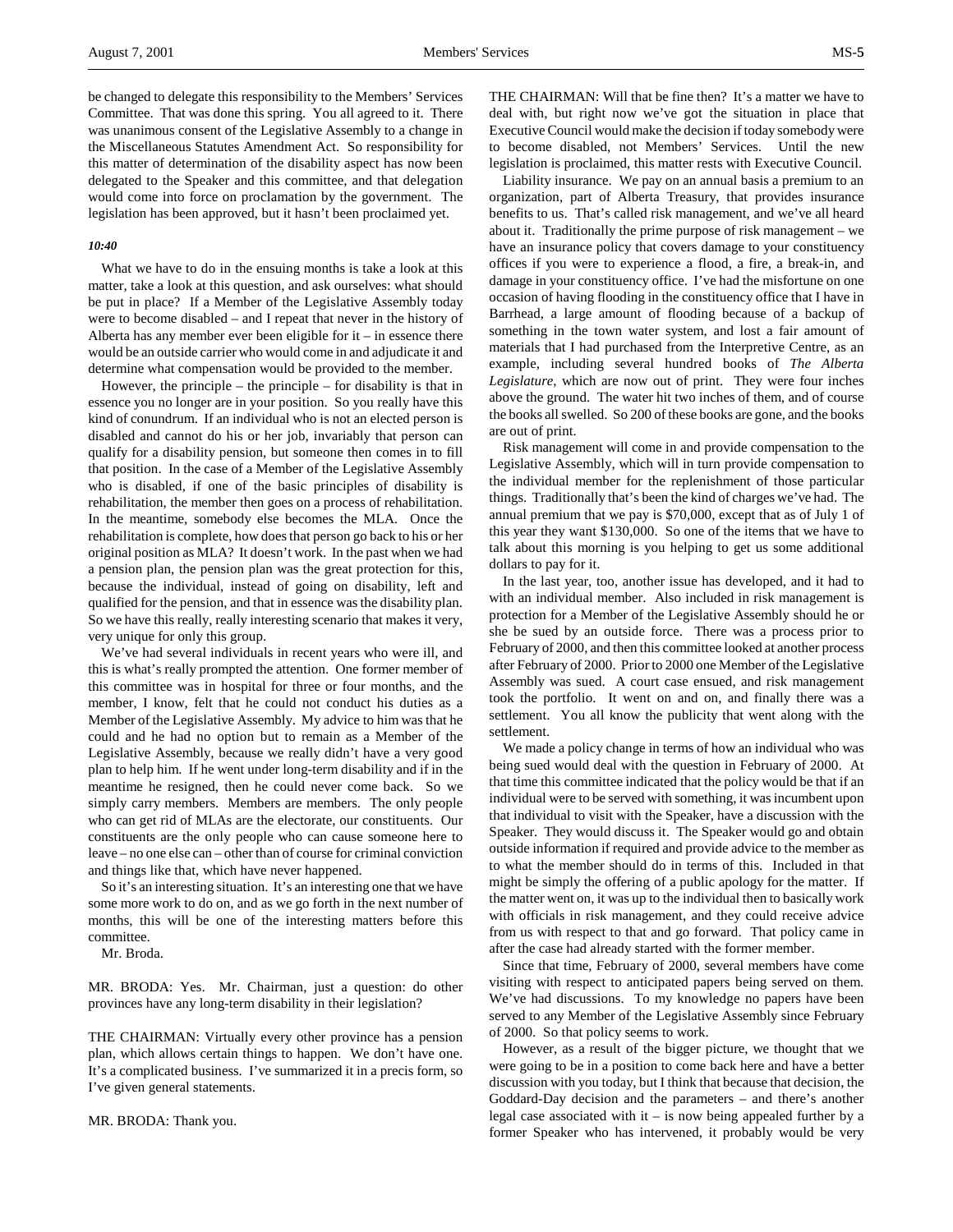prudent that we forestall discussion of this matter pending the outcome of that.

In the interim something else has happened. A couple of months ago the Minister of Justice announced publicly that he was undertaking a complete review of this matter and that he'd hired an outside consulting firm to review this matter and to see what the parameters should be with respect to risk management, and he consulted with me as the Speaker. We right now buy an insurance policy from risk management. We're bound by that at the current time. It may very well be, one, that at the conclusion of the law case there may be some lessons for us that we would need to respond to or some new policy implementations we'd need to make. Secondly, as a result of the review being undertaken by an outside consultant, there may be some recommendations. That might include our disassociating ourselves from risk management, and if in fact we are going to offer a program of liability insurance for Members of the Legislative Assembly, we would go and find an alternate supplier of that particular thing.

That's where we are right now with respect to an update. If members have questions or want to make comments, I would certainly be open to it. Mr. McFarland.

MR. McFARLAND: Thank you, Mr. Chairman. If I heard you properly, you indicated that the annual premium has been \$70,000 and that it's going up to \$130,000, over a 90 percent increase. Is that increase due to the one and only incident of claim?

THE CHAIRMAN: I have no idea. I can't answer that question. I don't know. Mr. Clerk?

DR. McNEIL: Yeah. It's due to the experience in the plan, and that's been the experience.

MR. McFARLAND: A onetime experience increases the rate, almost doubles it? Are there no other insurers around?

DR. McNEIL: This is self-insured by risk management insurance. That's a question the committee would have to deal with once all the information is in, what the alternatives are.

MR. McFARLAND: I'd like to collect \$70,000 a year and never have a claim and then be able to . . .

THE CHAIRMAN: Mr. McFarland, there have been no claims other than minor claims with respect to what I indicated before: flooding, break-ins, what have you, maybe \$15,000 to \$25,000 maximum in a year.

MR. McFARLAND: Okay. Thank you. It's almost as good as crop insurance.

THE CHAIRMAN: Okay. The next section in here is documentation with respect to – members again asked for comparisons in terms of pension plans, transition allowance, and RRSPs across the country. What you see here is a document dated late July. Look at Alberta, for example. There's no pension available to members, there is a transition allowance, and there is no RRSP.

In British Columbia you can see that they have a defined contribution group RRSP with standard life as optional, and there are contributions based on certain percentages. It basically indicates that there are benefits to spouses and dependants. There's also a transition allowance.

If you go to Manitoba, they have a defined contribution individual RRSP. They have a transition allowance. New Brunswick: defined benefit plan – there's a registered side and an unregistered side; that's basically a pension plan – and a transition allowance and benefits to spouses. You can see these comparatives as they go across the country, including all the jurisdictions of Canada, bringing you up to date with the most recent amount of the House of Commons, which has a pension plan, a transition allowance, a severance allowance, in essence, and the benefits associated with it.

You have the comparisons. Members have had a lot of interest with respect to this. In the consultations that I've had and undertaken with the members, basically I guess there was a theme or two. While there was a lot of interest expressed in a pension plan and further discussion of a pension plan in the province of Alberta, the bottom line was that members for the most part felt reticent, reluctant to have a discussion with respect to pensions in the province of Alberta. They did have some thoughts on modifications to the transition allowance, and as we terminate all of this discussion, I'll bring you up to date basically in a general way in terms of what they were saying.

No further comments? Questions?

### *10:50*

Okay. Then section (c), Member Allowances. There are some letters that I'd received from members with respect to this. The first one comes from a member basically concerning parking, and our Members' Services orders indicate today that parking is available for cars at airports, but if a member had to go and do a function downtown or some other place and had to park, well, there's no compensation for that.

In the second one, another member basically said: would it be possible that MLAs be exempt from GST when purchasing vehicles? Well, there is no purchase currently needed by any Member of the Legislative Assembly directly that provides for this exemption. That exemption simply does not exist, but that hon. member did make mention of it.

Then you've got the travel allowance comparisons across the country where mileage is provided. In Alberta it's 25 cents a kilometre, and it's based on a certain amount of kilometres for urban members and rural members. In B.C. you can see it's based on 42 cents a kilometre. In Nova Scotia members who are more than 40 kilometres from Province House are eligible for 52 commuting trips at 31 and a half cents. In Ontario you can see mileage allocations ranging depending on where they're at. In Quebec it's 37 cents a kilometre; in Saskatchewan, 38 and a half cents; in Yukon Territory, 48 and a half cents; House of Commons, 42.8 cents.

Also associated with that, we contacted the Alberta Urban Municipalities Association and asked them to provide us with information looking at their highs and lows and their averages going back the last 12 years. They advise that in 2001 they're averaging 35 cents a kilometre. Then you have one document from the Alberta Association of MDs and Counties and their kilometre rates, and they are advising as well that their average rate is 35 cents per kilometre.

Questions on that?

Then the next section deals with temporary residence allowances. You can see correspondence in there. We have an interesting situation in some constituencies. It's not necessarily the geographic size of the constituency, but you can see an indication there from an hon. member basically saying that simply because of the size of his constituency he's three and three-quarter hours to four and a half hours from one point in his constituency to another point. Invariably he has to attend a meeting in another part of that constituency, and there's a requirement for an overnight stay. Our Standing Orders preclude overnight stays in areas in your own constituency. But it's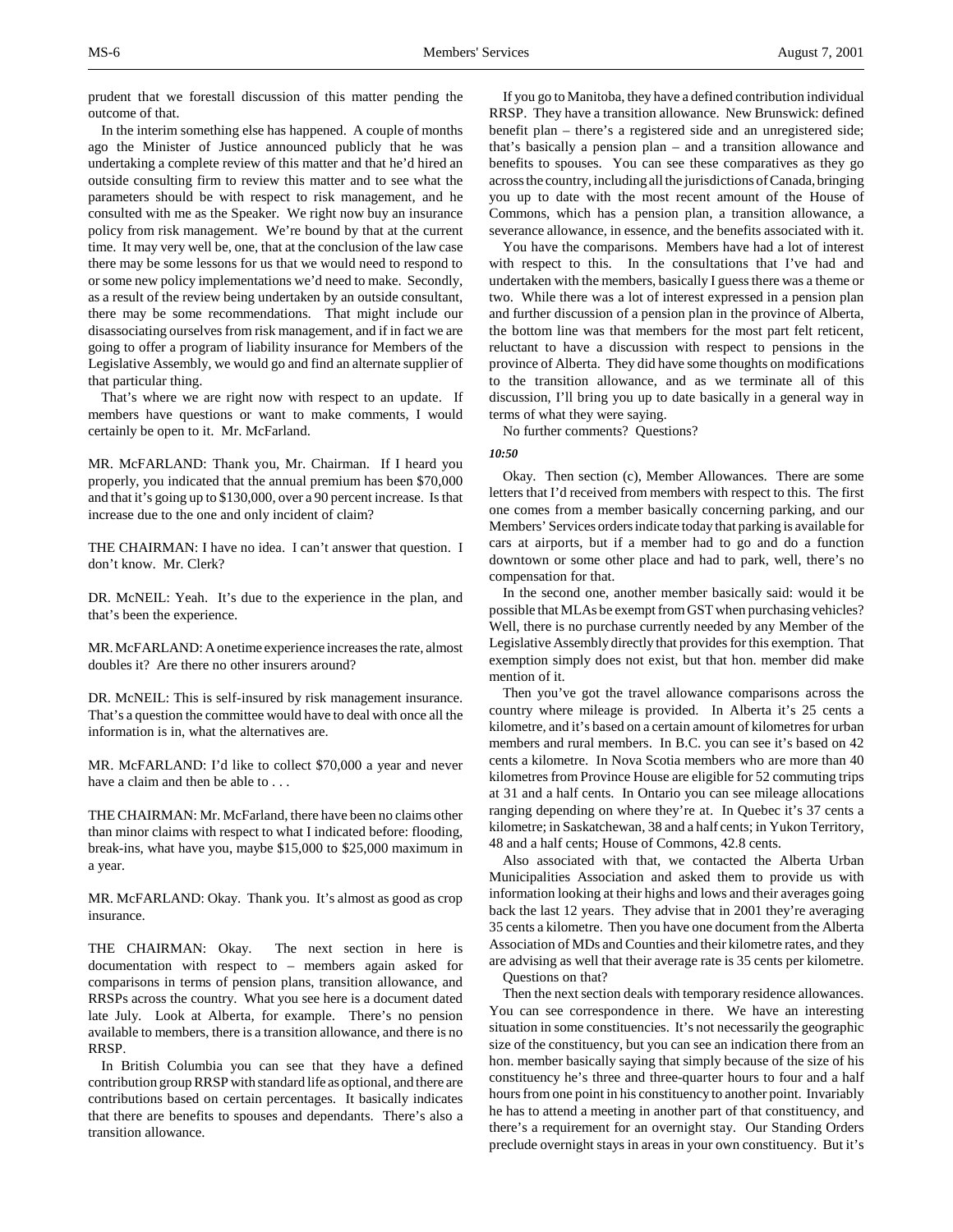not only the larger constituencies. You can also fathom the situation where even a member here in this House in inclement weather in the wintertime has to go to a meeting maybe only 50 miles away from where your home is in your own constituency and you're there till midnight, which is not uncommon, and there's a howling blizzard or snowstorm and the roads are virtually impassable. You may have to utilize overnight accommodation. There's no provision right now in our orders to provide for that.

You have other members – and it's been raised, again, in the past in this committee – basically saying that the \$100 per night is clearly out of touch with realities today. This matter has not been looked at, well, at least since 1993. So you've got a living allowance comparison across the country of Canada. In Alberta today it's \$100 per day for each day of the sitting, a nonsessional allowance that can be claimed for all aspects – accommodation, meals, living expenses – \$1,000 a month, and there is provision for five days outside of the capital on MLA business. When you recognize the number of opposition members there are currently, five days may be rather minimal in terms of provisions for that.

You can see the other allowances. In British Columbia it's \$150 per sitting day for the House members outside the Victoria capital region who are required to stay overnight in Victoria. They range across the country. In the Northwest Territories it's \$200 and certain things. There is a range. In Alberta, again, it has been a long time since we've looked at it.

I requested from the Alberta Hotel Association and there is a document in here that basically samples a number of single room rates located in Calgary, Edmonton, Fort McMurray, Grande Prairie, and Lethbridge. Look at the single room rates for those same facilities from 1991 to 2001, and you can see the percentage increases. Overall, on that sampling of about 12 units it shows that there's been a 58.91 percent increase in that 10-year time frame. Then also included in here is some very specific documentation from the Alberta Hotel Association that looks at market trends and comparatives not only throughout Alberta but throughout the country in terms of this accommodation.

Comments or questions?

Well, there being none, then the next item is (c)(iii), Constituency Allowance. You'll see some memos there from hon. members. Now, the constituency allowance is the budget provided to each individual member to pay for expenses in running a constituency office. There's no benefit here to any member; this is a benefit for our constituents. Again you can see documentation provided to me here by a number of MLAs pointing out concerns that they have with respect to it and some recommendations as well.

You can see the comparisons across the country of Canada. In Alberta today we start off with a base budget of \$46,400 per member, and then the member gets a communication element and a promotional element. On average the communication element is an additional \$13,686 per member, and the promotional element is another \$3,663 per member. I guess if you looked at that, probably the average constituency office budget in Alberta was about \$62,000, give or take a few bucks.

You can see the comparatives again across the country in other jurisdictions with respect to it. You may be very surprised to look at the Ontario one. I said that the Alberta average is about \$62,000. In Ontario the constituency office allocations are \$236,000 plus allowances for various constituencies away from Queen's Park. Quebec: again you might be quite interested in seeing what their allocations are, which are considerably higher than what you would find in the province of Alberta. Ottawa: I would think that for most MPs in the province of Alberta who have a constituency office, it probably would be upwards of \$275,000 per year for their

constituency office budgets. You can see the federal one as well, the federal documentation that's tied into that.

We also did a run looking at one of the major items that hon. members said to us, that because of the Alberta economy, they were experiencing significant increases in their lease rates. Of course, whenever you have a transition from prior to the last election to postelection, new MLAs come and MLAs go, so leases expire and other things come up. There's a run in here that we did to basically extrapolate from the records that we have that basically shows the changes in rents.

I just draw to your attention what I had to do in Barrhead. You look at Barrhead; it's number 3 on the list. I was paying \$700 a month, and in December my landlord says to me, "Look; I can't afford you." I said, "What do you mean?" He says: "Well, heating and lights. I can't afford you at \$700 a month. So here's the deal. Would you consider this? I'll lower your rent \$100 a month, but you pay for all the utilities now." Well, we all know what happened to heating and utilities at that time anywhere. So the bottom line is that the utilities are about \$450 to \$500 a month. I get my rent lowered by \$100 a month, but my cost of operation goes up \$400 a month. So if you want to find out about business acumen in management, don't talk to me about it. I can't negotiate a contract. That's just an example from me.

You can see the amounts. Calgary-Buffalo: the rent in January 1997, \$900 a month; it's now \$1,500 a month. What do we have in Edmonton? Mr. Mason, what is yours?

## *11:00*

MR. MASON: It's \$800 a month.

THE CHAIRMAN: Eight hundred a month?

MR. MASON: We're kind of at the low end.

THE CHAIRMAN: Oh, you are at the low end.

MR. MASON: Edmonton-Strathcona has a problem though.

THE CHAIRMAN: Edmonton-Strathcona hasn't had that revised, so they're probably having problems.

You can see these numbers across. The numbers clearly indicate the comparison in Calgary on the next sheet and then Edmonton and then other places. Calgary rates have escalated. The Sergeant-at-Arms undertakes a review once a year, twice a year, and visits these offices and checks them all out, so we're not talking about major, major moves to luxurious new quarters. We're just talking about the situation that seemed to happen.

Now, Mr. McFarland, do we want to talk about yours?

MR. McFARLAND: Certainly. I think you could all take a lead from my example. You do what you can to promote a town that's dying, and they're happy to lease a tax-recovery building for \$30.

THE CHAIRMAN: For \$30? A year? A month?

MR. McFARLAND: A month.

THE CHAIRMAN: Your rent is \$30 a month?

MR. McFARLAND: But the building leans like this in the wind.

THE CHAIRMAN: Oh, in the wind it shakes; okay. It's liable to go away in the wind. What security do you have in it?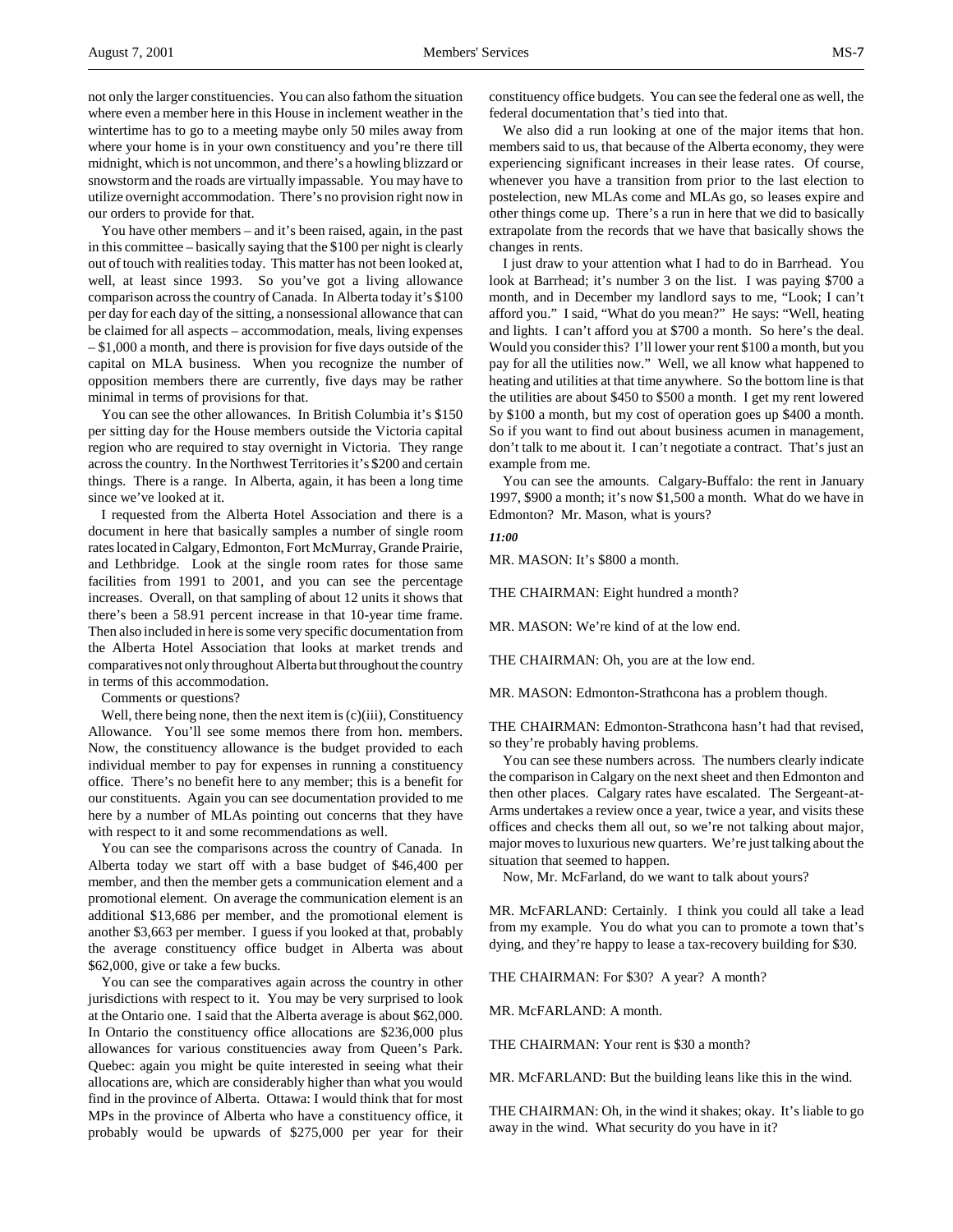MR. McFARLAND: The neighbour's dog.

### THE CHAIRMAN: Okay.

MR. McFARLAND: We have a craft shop downstairs and some ladies who are there four days a week, five days a week, sometimes six.

THE CHAIRMAN: Okay. I don't know about number 73, Spruce Grove-Sturgeon-St. Albert. Of course, we've had a change in member, but there's an incredible adjustment of 60 to 70 percent allocation in the lease rates. I don't know, Mr. Horner, if you have a new office, found new office space, same office, or what.

MR. HORNER: We relocated, Mr. Chairman, to a more open and accessible area.

THE CHAIRMAN: And you had to pay the price to go with it.

I mean, you can see that a lot of members are making a lot of comments with respect to this whole constituency office allocation. That being the case, one of the things we did in our review was basically try and get a handle on the numbers. There are three parts to this constituency office allocation. The first one is a blanket figure. Then we have two different populations that go with it.

So we had a review done in consultation with the Chief Electoral Officer, looking at the enumeration list from last fall and the election list from this spring, and with Alberta Finance, that does have demographers who do work hand in hand. They basically came up and told us that the population estimates for July 1, 2001, by provincial electoral divisions were provided in the table, and you have the table. There's a document in here, one page, that shows all of the constituencies, the population of Alberta at 3,020,800. The best review that we've made of all of this, bringing all of the figures together, shows what the population estimates are per electoral division.

Now, the last Members' Services Committee said that one of the things that we should try and do is get a better handle on these numbers. So we've got a better handle on the numbers. You have a flowchart in the document that you have, a foldout, and we ran all the numbers per constituency.

As an example, let's take the one I know best. Let's take 003, Barrhead-Westlock. It says who the member is and the address. We all get the basic \$46,400. Now, interestingly enough, last fall I was told I had 16,915 electors. As a result of the provincial election, the modifications to the electoral list, and the input of the demographers, I'm now told that I have 16,794 electors. I've got fewer electors now than I had six months ago. Part 1 of that formula has to do with the number of electors. So while I was getting \$10,600 in this formula, as a result of the reduction in the electors I have, that now moves downwards to \$10,524.

But my constituents number last fall showed 25,475. Well, as a result of all of these reviews, I have more constituents but I have fewer electors. So the third portion of the formula, which is based on the number of constituents, shows me moving from a whopping \$3,040 to \$3,149. If you add up all the numbers, the total that I had starting this year on April 1, that I sent myself a letter saying that this is my allocation, was \$60,140. As a result of this review, I now must send myself a letter, if you agree with this, that I'm going to get \$60,073, a reduction of \$67. So my budget goes down.

SOME HON. MEMBERS: Agreed.

THE CHAIRMAN: Such harmony. Such harmony.

Now, I take you down to number 023, Calgary-Shaw. This committee had received numerous memos from the previous MLA for Calgary-Shaw indicating that tremendous expansion in the city of Calgary had seen enormous population growth in that particular constituency. So as a result of the review, it shows that the number of electors actually moved from 32,938 to 49,366. That's like a 50 percent increase.

So if you follow all the way through and if you look at these formula revisions – in fact, I'm going to be recommending it – this particular Member of the Legislative Assembly on this review at this time would have an additional \$12,593 added to that constituency budget this fiscal year. Now, those are pretty much the two extremes. I mean, there was somebody else who got a reduction of \$247, also in Calgary. That would be the high mix at the total amount.

Now, the total amount of dollars in this particular budget – we would have a bit of a shortfall, but I think it's a manageable shortfall, between \$95,000 and \$125,000 overall with respect to this. The total amount of the budget for the constituency office allocation essentially with the revisions would be \$5,385,000. Again, these are allocations that go to our constituency. They're approximately onethird on average what they are in Ontario. We should never forget that, because we're just providing services the same as all elected people. My recommendation would be that, in essence, when we come to it, we look at that particular sheet.

Anybody have any comments or questions you want to raise at this moment?

The next item, then. We had an interesting scenario. In January the government of Alberta passed at the cabinet level some new policy approach that says that if you are a government employee in Fort McMurray, because of the escalation in the cost of living in Fort McMurray – and this was done in consultation with AUPE – there now would be a special allocation for government employees in Fort McMurray to receive an additional \$400 per month. So that's been in place only for Fort McMurray.

So at the conclusion of the election the hon. Member for Fort McMurray gets ahold of me and says: "Hey, look. There's no allocation in my constituency office for this. Everybody else who's considered to be associated with the province of Alberta in Fort McMurray gets \$400 a month, but my office employee doesn't get it." So I said, "Fine; I'll bring it to the Members' Services Committee with the recommendation that we consider offering that," because we've always said that our principle would be that we would follow basically what the government would provide in service, that in essence we would as much as possible do it to the Legislative Assembly. So after having said that, then the hon. member says to me, "Well, you know, I'm also associated with the government," at which point I said to him that I couldn't recommend an additional \$400 for him. So that's basically what that particular thing is all about.

#### *11:10*

Now, having said all of that and having done all of that, any questions? I have taken all of this and basically come up with some proposals, because you asked me to do it. I will now circulate these proposals to you. In this proposals document there are seven items. There are seven proposals for changes to members' benefits, allowances, and others.

The first one has to do with the Members' Services allowance, the constituency allowance. That's the flowchart we just had. That flowchart, as I said, is a result of a review that we undertook as a result of direction from Members' Services basically to get the best possible numbers that we have and see if we could make modifications in the current fiscal year with respect to that. I think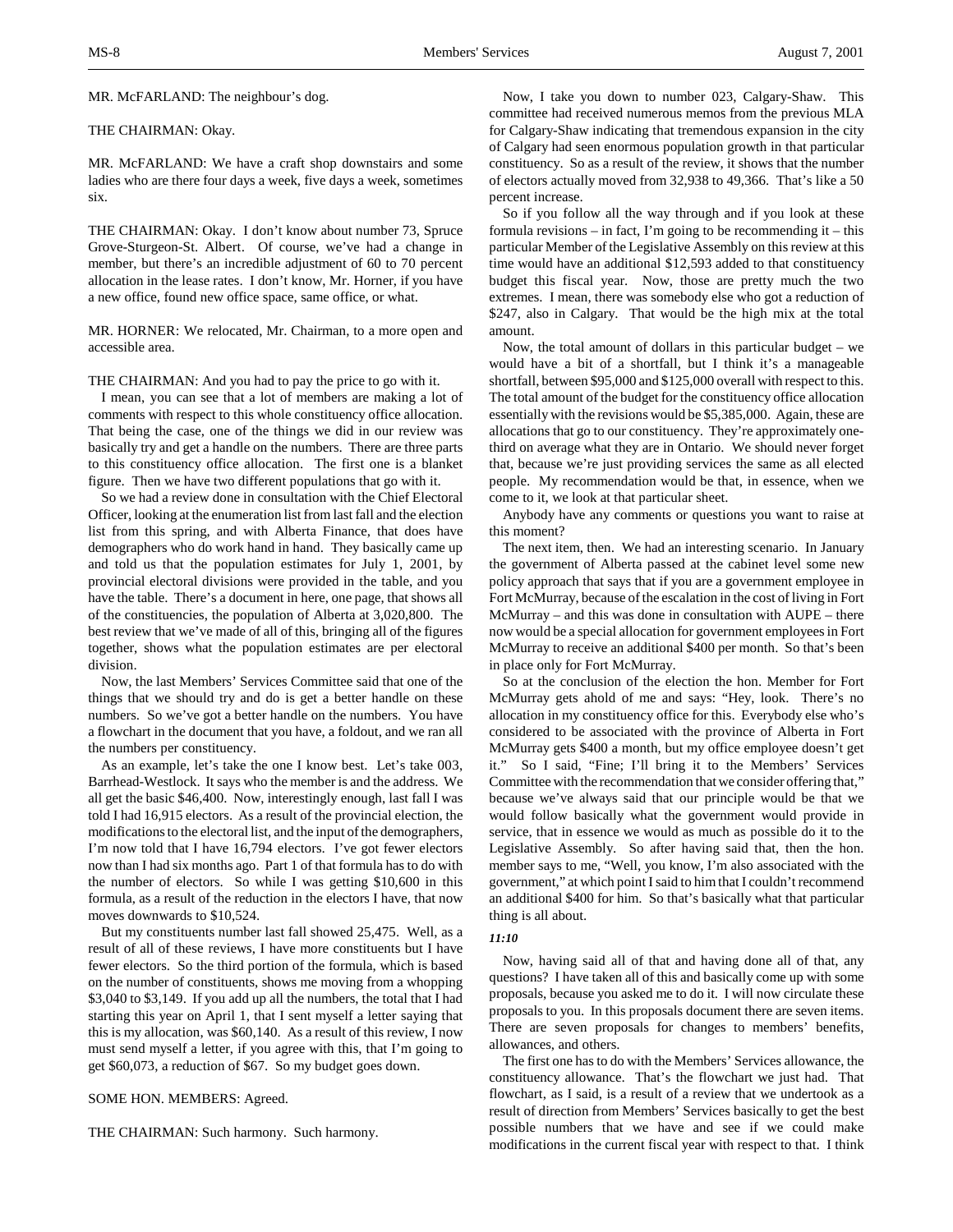there are over 70 members who would see adjustments upwards in their constituency office allocation. Probably about 12 of us would see reductions, which will not go unnoted. There are no other adjustments being recommended at this time, but I do want to undertake a review of the whole constituency office allocation mechanism and, when we come back to the budget preparation for next year, have some further recommendations in consort with the members.

So the first proposal. There's a recommendation that says that effective April 1, 2001, the data utilized for the calculation of component C in the Members' Services allowance be changed to reflect annual changes in the population in each member's electoral division based on estimates prepared by Alberta Finance statistics. That simply changes the item up above where it says that the documentation we would use is the most recent census list. That is dated. If you agree with this, we would implement these changes and the constituency office allocations effective April 1, 2001, and would notify hon. members in a matter of weeks.

MS HALEY: I just wanted to make a comment on this, Mr. Chairman. I didn't write you letters, but I talked to you about this for the last four years. I have a high-growth riding, and it's been a tremendous pressure point in the ability to communicate if you try to do a householder, a direct mail-out. My most recent estimate on cost is \$8,000 to do one. But I would come back to my budget, which indicated that I only have 32,000 people in my riding when I knew I had – and I still think this is wrong; I think it's over 45,000 now.

I'm very happy that there's finally a recognition of the highgrowth areas, because it is very hard to do any type of communication in your riding. In a rural area we're dealing with four or five small newspapers. You can't afford to advertise in the *Calgary Herald* or the *Calgary Sun*, but that's the paper that the majority of my rural constituents would also get. So this is very important from my perspective not just for the Cindy Adys of the world but for Janis Tarchuk and myself as well in a very highgrowth area around Calgary.

MR. MASON: Mr. Chairman, I just have a question. Is there any way to build in a factor for rents if rents in a particular constituency overall are out of line with rents elsewhere? The costs of running an office aren't all directly related to population growth, although there might be some relationship. Sometimes the population may not be growing rapidly in the constituency, but it may be a high-rent area. Can we build in a factor for that in some way?

THE CHAIRMAN: My response to that is that we have not undertaken a major review of the constituency office allocations for seven or eight years. We've got a whole series of MLAs, we've got a changing economic environment in the province of Alberta, and I think that we have to be aggressive about this. The rent is one side of it. Even the amount of allocations that individual members make to their office assistants, which in my humble opinion are the most important people because they're frontline people in the province of Alberta – well, they go from hardly anything to something, and we've got to recognize that.

Mr. Horner.

MR. HORNER: Thank you, Mr. Chairman. First of all, I'd like to agree with Mr. Mason's point on the rents, and I think that down the road this committee should look at some other allocation for funding for higher rent districts. As well, I agree with your comments with regard to the number one person in the office and being able to

compensate them for the amount of work that they do and in a reasonable way.

Just a question, Mr. Chairman, on the Alberta Finance statistics, the most recent census. This will be adjusted based on the new census data that's coming out, so we don't necessarily need to tie ourselves to that at all.

THE CHAIRMAN: Well, this recommendation here today basically is to allow us to move with these new allocations this year. We may have to find a better formula or a different formula, but I think we should be open about it. One of the things that is always fundamental is that we always seem to want to follow numbers, so by having in our previous order, which is really our regulation for the authority to do anything in this committee, the "recent census list," you're always after the fact. Even the 2001 census will not be available to us for probably a couple of years. So we're basically looking at 1996 then, and that was the reason to change.

MR. HORNER: Thank you.

MRS. JABLONSKI: Just one more comment, Mr. Chairman, on the frontline people in our offices. With the labour shortage that we have in Alberta, to keep good people we need to be paying them a decent salary, another good reason that we need to be looking at these increases.

THE CHAIRMAN: There are seven of these items in here in terms of proposals. Do you want to deal with them individually or as a package?

MR. WOLOSHYN: As a package.

MR. MASON: I'd prefer to go through them.

THE CHAIRMAN: We'll go through them, but do you mean one vote or seven votes?

MR. MASON: Seven votes.

THE CHAIRMAN: Seven votes.

MR. HORNER: Mr. Chairman, is it possible we could go through each of them individually and then come back to it and vote and have a discussion?

THE CHAIRMAN: Yeah. Sure. You may not see the whole package unless you go through all seven.

MR. HORNER: I think that'll give us a better overview of the total package.

THE CHAIRMAN: Oh, but I should advise you as well that this is just a policy discussion. If you agree with any of these or all of these, what we have to then do is go back specifically to look at the order, and there will be an individual vote the same way that it is in the House with the vote. An individual vote on each one. Okay? So anything more on number 1?

Number 2, the automobile travel allowance for members. We went through that. The current situation is, again, 25 cents and the 60,000 kilometres and 25 cents and 52 trips per year between the member's constituency and the capital. As a result of all of the discussion, all of the papers, all of the views, all of the talks, all of the inputs, my recommendation is that effective September 1, 2001,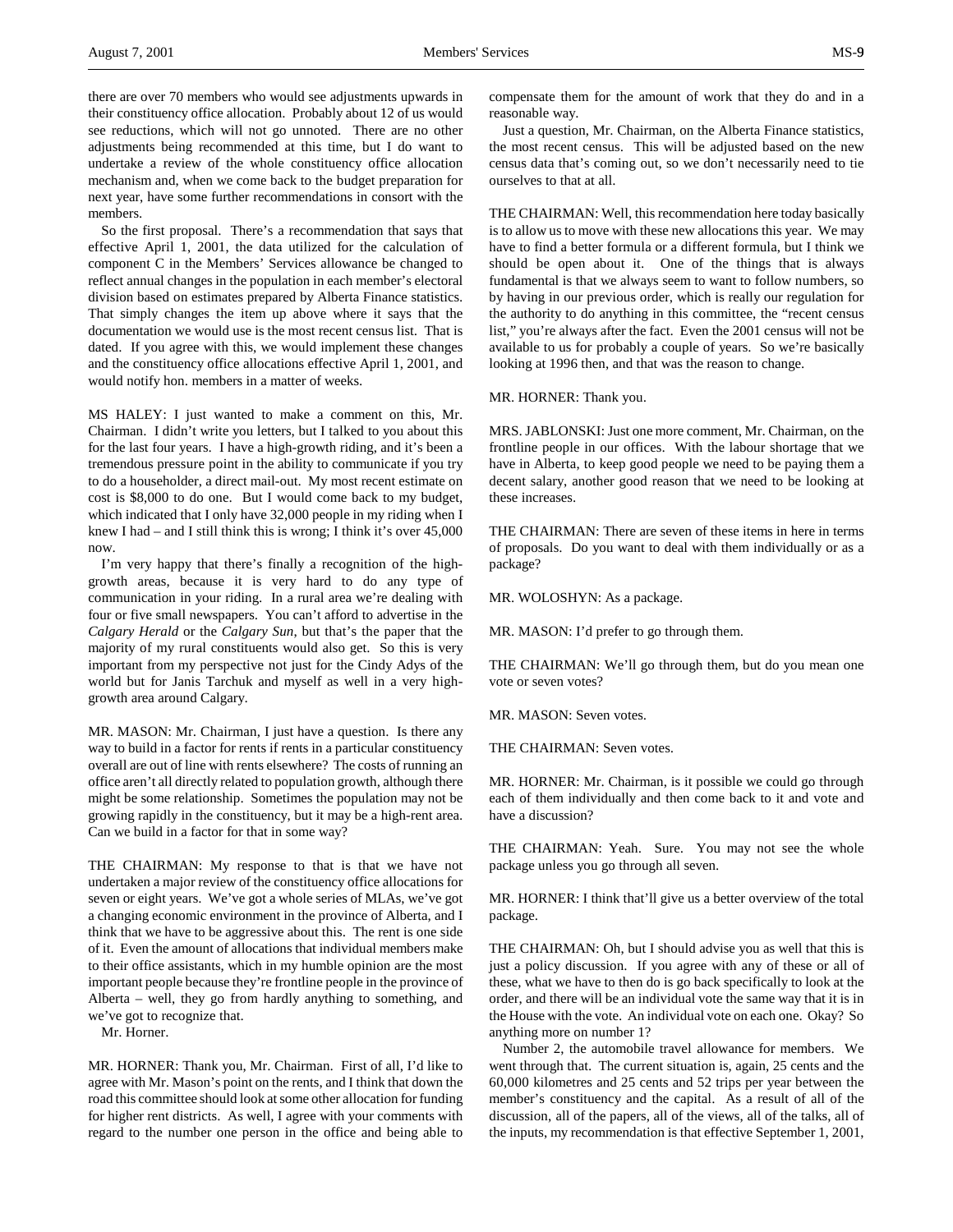the travel allowance be 30 cents per kilometre and the maximum for rural members be 80,000 kilometres and the maximum for urban members be 35,000 kilometres. This is an increase in opportunities for travel. With the current makeup of the Alberta Legislative Assembly I think that's a prudent response.

Mr. McFarland.

MR. McFARLAND: Thanks, Mr. Chairman. As a rural member I do appreciate the recognition through the increased mileage. I know that in our constituency – and I believe it might be in the order of the seventh or eighth largest geographically – 80,000 just covers the number of miles that I actually travel in one vehicle, and the 30 cents is definitely something that's below AAMD and C and AUMA and I believe even possibly the government rate. So I appreciate the recognition. I'm not familiar with the urban situation at all, whether the city ridings have actually grown that much or not, but I do want to say thanks for the recognition on the behalf of the rural members, and I would support the 80,000.

## *11:20*

THE CHAIRMAN: The geographic size of urban constituencies has not changed. What it is is that most members of the opposition who are Members of the Legislative Assembly represent urban ridings, and they have a bigger responsibility now because of the smaller numbers than they've ever had. So that was the reason for the recommendation.

## MR. McFARLAND: Thank you.

THE CHAIRMAN: Living allowance: again, this is one that hasn't been looked at in upwards of a decade. We know what the numbers are today, \$100 and \$1,000 per month. Five days is the extraordinary temporary amount. So my recommendation is that effective September 1, 2001, the per diem allowance be \$130, the capital residence allowance be \$1,300 a month, and 10 be the maximum extraordinary temporary residence days.

The recommendation is the result of looking at all of the inputs. Even though the Alberta Hotel Association says that there's been a 60 percent increase, some subjectivity went in there to find half of it at 30 and 1,300. On the five days of extraordinary temporary residence that we currently have, a lot of members said to me again that because of the responsibilities they have, that was pretty minimal, and they would welcome an increase in that. So I'm recommending a doubling to 10 for the maximum number of extraordinary temporary residence days; that is, away from your constituency.

MR. MASON: Do you just want questions at this point?

THE CHAIRMAN: Questions, comments, whatever.

MR. MASON: I certainly have found that the \$100 a night is adequate in some parts of the province and really inadequate in other places. Especially traveling to Calgary, it's a difficulty. The number of days: certainly as a small opposition party we're spread pretty thin, and it's very hard to do our job at just five nights, so I support the move to 10.

THE CHAIRMAN: The next item follows through with a complete review of this whole question of salary adjustment, pension in particular. Again, I repeat that there was a lot of warmth to taking a look at the pension plan and putting us back onstream with other parts of Canada, recognizing what's happened in the Canadian

House of Commons and certain positions taken by certain political parties. Members just really felt reluctant to have the matter put on the table. However, they did say: look; some other jurisdictions have an RRSP allowance, an allocation for a registered retirement savings plan, and I would certainly support such.

So in terms of all these discussions, inputs, and everything else my recommendation is that effective on passage a taxable allowance be provided to members on an annual basis as a lump sum payment at the rate of 50 percent of the maximum RRSP dollar limit as established by the Income Tax Act of Canada. Now, that's legalese for the following. If you agreed to this, it would go into effect today. Secondly, on an annual basis – our year that we operate on is April 1 through to March 31. So sometime between April 1 of 2001 and March 31 of 2002 there would be provided to each and every Member of the Legislative Assembly a taxable cheque at the rate of 50 percent of the maximum dollar limit established by the Income Tax Act of Canada. Today that is \$13,500. So 50 percent of that would be \$6,750 taxable.

Depending on what a member's individual tax level was, some members would see 40 percent of that, some members would see 30 percent of that, and some members might see 50 or 60 percent of that. The member would do what he or she chooses. We're not going to create any bureaucracy, registered plan, or anything else. This goes to the member, and the member tries to take care of himself or herself.

MR. MASON: I have a few questions on this one, Mr. Chairman. Will the member be required to match it?

THE CHAIRMAN: I indicated that it would make no difference to anybody whether or not they matched it, because it would all be taxable. Secondly, the member would make his or her own decision as to how they wanted to invest those dollars. So I have to assume that they would in their own prudent management, but there may be circumstances where individual members may choose: "Well, fine. That's enough. I don't want to do any more."

MR. MASON: So it'll be the fixed amount. It won't be based upon your own eligibility amount. It's the maximum amount.

THE CHAIRMAN: You know, we have 83 different eligibilities, and heaven knows where we'd end up with that one.

MR. MASON: Right. So basically it's just a flat amount that's paid to each member, and they can put it in their RRSP if they choose, and if they want to spend it on something else, then they can do that as well.

THE CHAIRMAN: Yep. But it's all taxable at source.

MR. MASON: If someone is 70 years or older, they are no longer eligible to contribute to an RRSP. Would they also receive this amount?

THE CHAIRMAN: Yes.

MR. MASON: Okay.

THE CHAIRMAN: We don't have such a person.

MR. MASON: Okay. We will before the end of this session.

THE CHAIRMAN: Yes, I think you're right.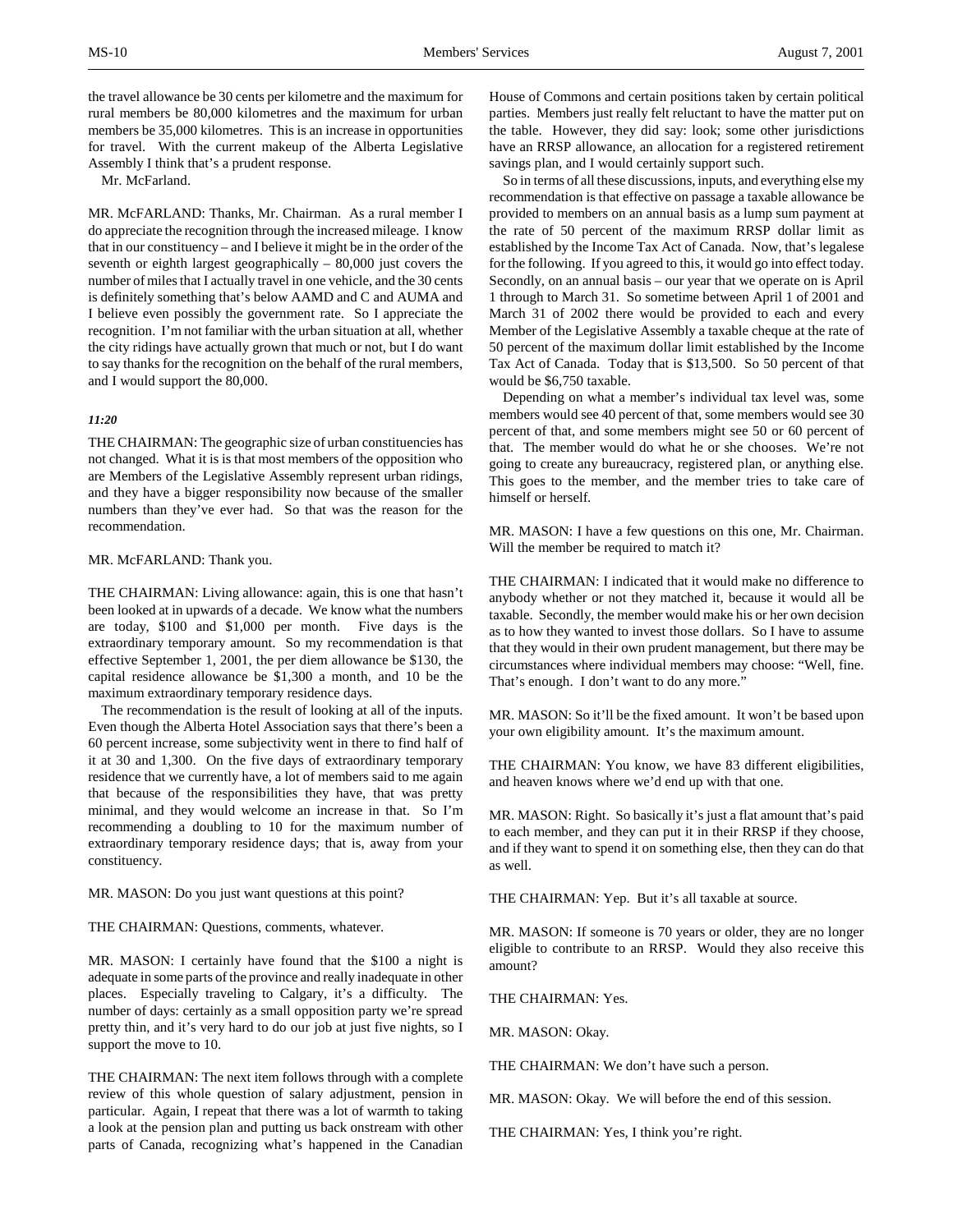MR. MASON: I guess the last question is: what happens when the federal limit is raised, which I think they're planning to do?

THE CHAIRMAN: Well, the formula would provide for that, raised or gone down. The formula would follow: 50 percent. So if they dropped it, it would go down. If they increased their limit, this would go up automatically. It would be a formula that would be applied.

### MR. MASON: Thank you.

## THE CHAIRMAN: Okay?

Number 5, the transition allowance. All of the discussion on transitional allowance that members had with me was basically based on two things prior to getting to the transitional allowance. First of all, the reticence they had in dealing with adjustments to the salary package. They said: okay; even though we're in ninth position or something across the country, we don't really think that we can deal with a salary adjustment. Secondly, we don't have a pension plan, and the only possible future we might have when we leave is something called the transitional allowance.

Now, we invented this transitional allowance actually quite a few years ago, even when the pension plan was in place. We know what the current numbers are. It's based on certain parameters. This spring we had to deal with all the members who'd left.

As a result of all of the input, the comparatives, recognizing no salary adjustments, recognizing no pension in Alberta, there seemed to be a great deal of consensus with respect to the following part of this recommendation. So the recommendation is that effective on passage the months per year payout for service after March 20, 1989, be three months per year of service, that the calculation include all Legislative Assembly and government of Alberta remuneration except expenses received by the member averaged over their highest three calendar years of earnings, that there be no minimum or maximum service criteria, and that eligibility criteria now include payment in the event of the death of a member in service.

So I get four parts to it. First, the two months per year go to three. Secondly, the base calculation includes all Legislative Assembly of Alberta and government of Alberta remuneration – so anybody who has an appointment under the Legislative Assembly; i.e., the Leader of the Official Opposition's income for that particular aspect would be part of this – received by the member averaged over the highest three calendar years of earnings. We know exactly what the earnings are in a calendar year for all members associated with the Legislative Assembly of Alberta because we basically do the T-4 slips. We're the agent on behalf of all of the payments, so it's easy to determine and easy to find.

It would be the years since 1989, no maximum number. Eligibility criteria would now include payment in the event of the death of a member in service. Under our current plan right now if one of us were to leave our body, go forth, there would be no transitional allowance payment to a beneficiary or estate. It just wouldn't happen. If you agree with this by, say, 4 o'clock tomorrow afternoon and you passed on at 4:30 tomorrow afternoon and I'd had a chance to sign the order between 4 o'clock and 4:10, then in essence the benefit would be in place.

#### *11:30*

MR. BRODA: I'd wait till you signed it.

THE CHAIRMAN: Well, the reality is that a lot of members believed that this was in place, and it came as quite a shock to a couple of people to find out that it wasn't in place. I mean, that's an assessment that's bringing it all together, that's looking at everything

that anybody said and recognizing the background about this reluctance to deal with two matters. So there is a recommendation for the committee.

MR. MASON: What is the norm in other jobs for severance allowance? For example, say your employer terminates you without cause. What would the norm be?

THE CHAIRMAN: Well, prior to that, Mr. Mason. You're a former alderman with the city of Edmonton. You used to do this all the time. What were your payouts for your former city managers? We read about them in the paper.

MR. MASON: Usually about one month per year.

THE CHAIRMAN: Yeah? Are you sure?

MR. MASON: I think that's what the lawyers told us.

THE CHAIRMAN: Come on now. Please. Please.

MR. MASON: Sometimes it was higher for a lot of reasons.

THE CHAIRMAN: Anyway, the Clerk will give us information, and then Mr. Mason will give us his – he voted on them all.

DR. McNEIL: It's a highly variable matter. As he said, an average at a certain level might be one to two months per year of service, but when you get up to an executive compensation, it's a totally different matter. Those kinds of settlements can range from two to three years of salary.

MR. MASON: I seem to recall something like that.

THE CHAIRMAN: Well, now, the Clerk has had experience in human resources with, among other places, Syncrude Canada.

DR. McNEIL: Now, the other thing I'd add, too, is that those are situations where an individual, depending on his or her age, has a pension plan as well.

MR. MASON: And there are sometimes duties to mitigate as well in those cases, as you mention.

DR. McNEIL: Oh, yes.

MR. MASON: I wanted to ask if there's anything in here about retroactivity. Will this be on the same basis as it is now, just on a go-forward basis, at three months?

THE CHAIRMAN: You mean retroactivity for other members, for previous members?

MR. MASON: For people's previous service.

THE CHAIRMAN: No. It's as it is: three months per year of service for those years after 1989.

#### MR. MASON: After? Okay.

I guess the question I have – it says here that it will "include all Legislative Assembly of Alberta and Government of Alberta remuneration (except expenses)." Now, there are a number of committees, of course, of the government caucus for which some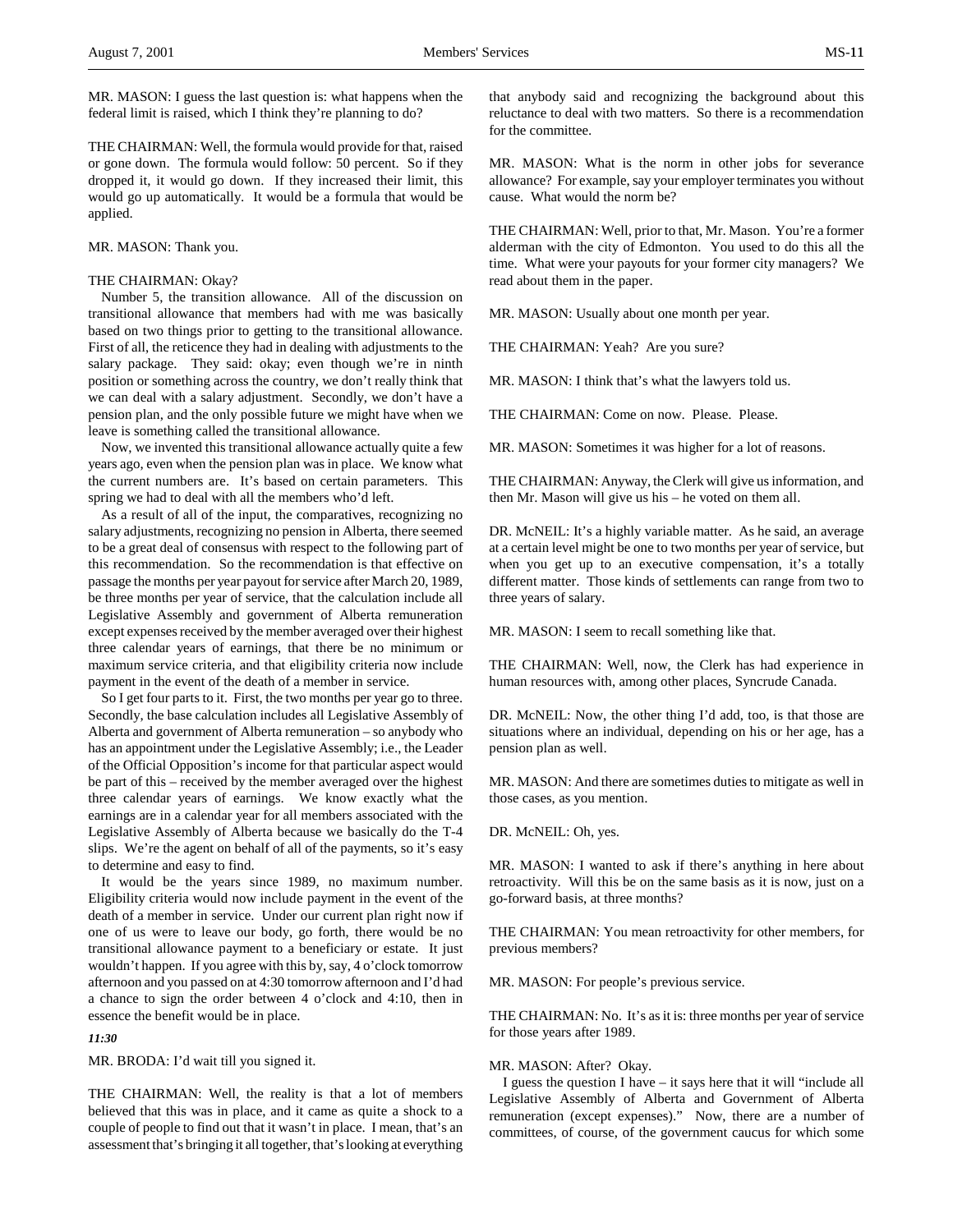remuneration is paid. But these are not committees of the Legislative Assembly; are they? They're paid for by the government of Alberta.

THE CHAIRMAN: That's correct.

MR. MASON: These are also only available to government members, so what we're going to see is a kind of imbalance between government MLAs and opposition MLAs in terms of their eligibility, and that causes me, I guess, a little bit of concern as well, Mr. Chairman.

Is anyone going to comment on that?

MS HALEY: Well, I guess in defence of those people that would be eligible for that additional pay, they are also eligible for the additional work and responsibility that goes along with the things that they're charged with and responsible for. You know, there are certainly two perspectives on it, but I can tell you as somebody who does extra work as a whip . . .

MR. MASON: But your whip payment is a legislative function. I'm not questioning that.

MS HALEY: Yes, but if I were to be, for example, the chairman of AADAC, I would also receive a stipend for that as well, as the current MLA that is responsible for that does. I also know that that person puts in a tremendous amount of extra time and has an additional responsibility load. So I think that if you're going to do the work, you should be compensated for it.

MR. MASON: I think small oppositions also generate their own workload, which wouldn't be recognized by this formula.

MR. WOLOSHYN: Unless you did your job well.

MR. MASON: You've got to give me some time, Stan; okay?

MS HALEY: It's only been a few months.

MR. MASON: Yeah. Well, it will take a while to form a new government, you know.

THE CHAIRMAN: Can we speak through the chair, please?

MR. MASON: Sorry, Mr. Chairman. I apologize. I'm getting some side comments, getting drawn in, and I shouldn't. I apologize.

I guess the big question for me is: if we're going to give ourselves an RRSP contribution in lieu of a pension, why also are we upping the transition allowance? Why do we need both of them?

MS HALEY: We've always had this.

MR. MASON: But it's an increase on one hand and something new.

THE CHAIRMAN: Again, the consensus seemed to be that the value of a pension was such that it was rather significant. The members had very, very little that goes to compare with the transition allowance. Of course, they weren't sure about whether or not this committee would be interested in an RRSP, which is totally taxable currently, right now, could build something in the future.

With the transition allowance the following was very, very clear. It appears that because of the rules of the Legislative Assembly, when certain members leave, they are put in cold storage for a certain period of time. That minimum amount of cold storage might be anywhere from a year to two. There are rumblings, in terms of what the debate was in the question period in the Legislative Assembly this spring, about a review of the whole code of ethics and appointments and terminations and everything else.

As I recall, sitting in the chair in a very unbiased and nonpartisan position, it seems to me that some questions asked were looking at reviews to basically put former members into an even greater period of cold storage than ever before. Certainly if you are a former member of Executive Council, there are certain restrictions on you, where you cannot be placed in certain positions, and if there's going to be another review, I think with anticipation of the fact that – it seems to me that the way we're going here in Alberta is that when somebody leaves, that's it. All the experience that you have and the expertise that you have are basically gone because somebody says: well, you can't go back into it. So that and the value of the pension.

As an example, if you were to do an evaluation of a pension – if you can flow this through your head. If the base for an MLA is 61 and a half thousand dollars per year and if you looked at the number for the pension prior to 1989, 4 percent per year, and if you served 12 years, then in essence 4 percent times 12 is 48 percent of \$61,000, which gave you a benefit of nearly \$30,000 a year in pension. Whereas if you looked at this value, the MLA alone, even with the change in here, on that basis alone it's about half over a 12 year period.

The difference with a pension is that you had the pension for life, and then when you died, your spouse got it at 60 or 70 percent for their life.

DR. McNEIL: Seventy-five.

## *11:40*

THE CHAIRMAN: Oh, 75. They got it at 75 percent for their life. There was provision for indexing, although there hasn't been any indexing since 1993. In terms of value, it just didn't compare, so any adjustments with the transition would be welcome on that basis.

The other thing. A lot of them mentioned the fact that under the federal changes in June of this year, federal members got 5 percent per year prior to 1995 and 4 percent between 1995 and 2001. So if you took a new member of the Canadian House of Commons who just got elected this year, at the end of 12 years into the future they would get 12 times 3 percent, or 36 percent, of what we know today, \$131,000 per year, which is over \$42,000 dollars a year. Whereas if you took the transition allowance, based on the salary of one person for 12 years, the value is less than one-third of the federal pension. So all those things came into it.

MR. MASON: Do we have a number on the potential budget impact of this item?

THE CHAIRMAN: Oh, it's not very difficult to get. At the end of March, following the last election, we were budgeting \$2.1 million a year, the dollar figures for this. We always said in this committee that we had to up that, so my recommendation would be that we would be looking at having approximately \$4.2 million to \$4.5 million a year set aside to match that. This is to be totally funded. There would be no unfunded liability in the future. I'd have to come back to you with the exact dollar, depending on what the conclusion here was. Right now we carry \$2.1 million a year. You know, if a couple more people had not returned successfully at the end of March, we would not have had enough money, but the numbers worked out. So we will be looking at a base of about \$4.2 million a year, but it's paid, and there's no liability in the future.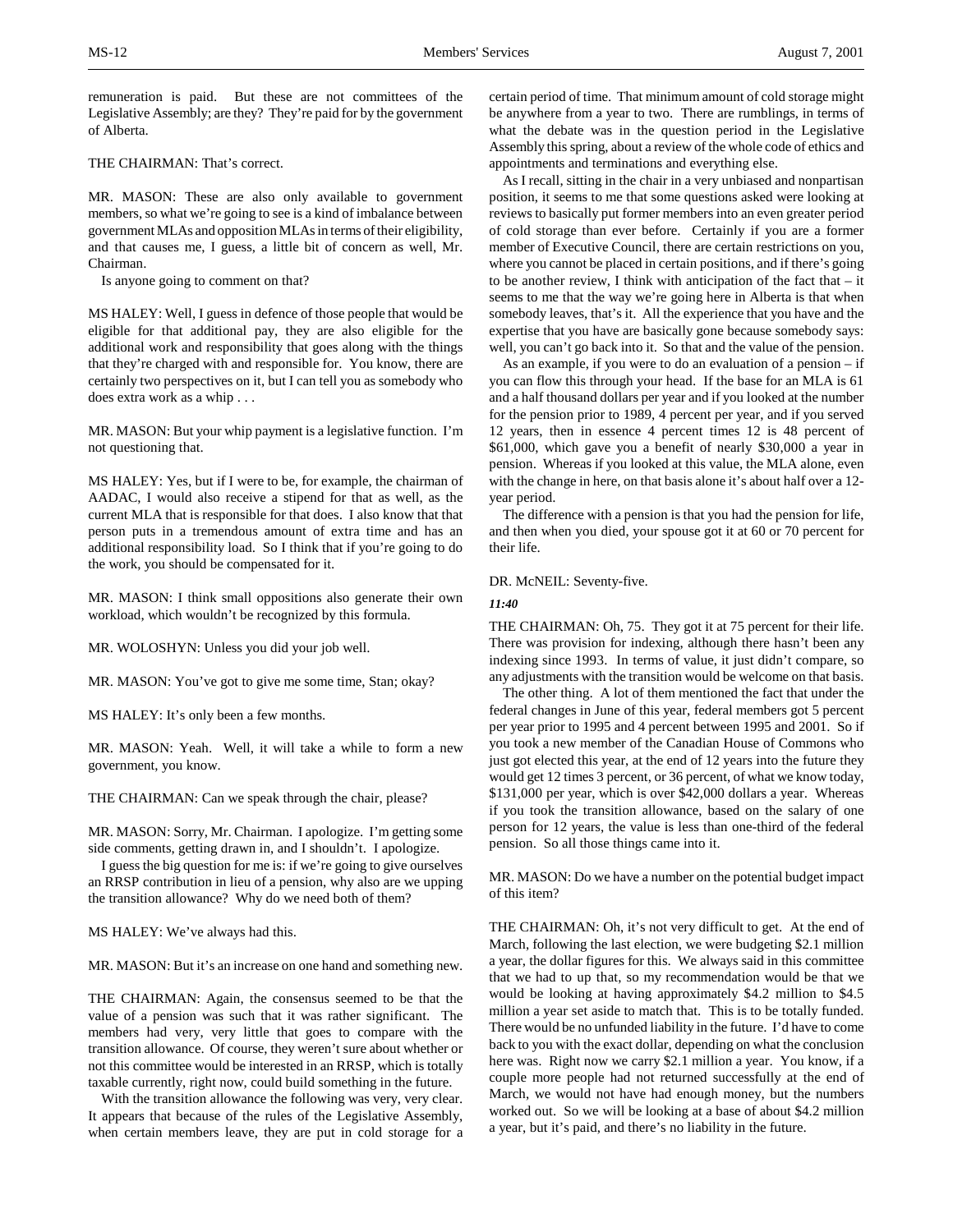MR. HORNER: Mr. Chairman, I just wanted to mention that as a new member, this is not something I thought I would be dealing with right off the hop, but knowing that we were going to be discussing various items at Members' Services, I have talked to a lot of my colleagues. A couple of things jumped out at me.

One was that for a lot of them, you know, their pensions kind of got put on hold because of certain regulations that are out there. A lot of them had businesses that were going. Getting into the cabinet, throwing something into a blind trust when you're the person running it usually means that, you know, when you got back to it and open the blinds, it's not as good as when you left.

We talked about the long-term disability here just a little while ago. I think something like this transition allowance is needed so that when the high-quality candidates look at public service, they're not scared off by the fact that if they're only there for four years and leave after four years, they're basically going to be going back to nothing. There is a need for a good transition period, and being that we don't have a pension, I think that's something that we need to have in place.

Government members. I mean, I know that there are about three committees that I'm on that I get paid nothing for, and we spend a lot of time on those committees. So on government versus opposition, yes, we do probably get a little bit extra, but I think there are a lot of things that we are doing for that. It's not something that's just free, gratis.

I just wanted to make those comments, Mr. Chairman.

## THE CHAIRMAN: Mr. McFarland.

MR. McFARLAND: Thank you, Mr. Chairman. If my memory serves me correctly, the average length of time of public service on the federal and the provincial scenes is about eight and two-thirds years, give or take a couple of months. I think that quite often we've heard the 12-year scenario. Assuming that the average length of service is eight and a half, eight and two-thirds years, I expect that the media and some of us have the propensity to look at 12 to 20 years of service and extrapolate figures when in reality the numbers are not going to be as high for the average service. Along with Mr. Horner, I know that I purely volunteered, even though it was a government position, with Alberta Sport, Recreation, Parks and Wildlife. I've never taken 1 cent for mileage, one dollar for per diem, because it was a personal decision that that money was better left in the foundation so that the kids could benefit from the little bit that I would have been charging anyway.

That's just the comment I have on it, that not everyone is going after the per diems that they might be entitled to and that the actual length of service is probably substantially less than what we tend to read about once in a while in the newspaper.

DR. MASSEY: Just a couple of comments, Mr. Chairman. I've had an opportunity to speak to a number of members who didn't continue in this present Legislature. Some of them have been out of a pension plan for eight years, and some of them are looking at spending a year in retraining. The transition allowance is certainly not generous; at least that would be my judgment. It's certainly appreciated that it was there for them.

Having said that, I guess I'm a little disappointed that we aren't looking at a pension plan. I think that by doing the transition and the RRSP, we're going down a road where – you gave us that report to look at on the federal scene, and one of the recommendations there is that compensation should be tied to the notion of simplicity, and we're making it more and more complex where a pension plan would have been straightforward and would have cleaned matters

up. So I think we lose something by trying to cobble together a different solution.

THE CHAIRMAN: My personal view is that I do not disagree with you.

Mr. Broda.

MR. BRODA: That's fine. I think Don has summed it up and Doug as well. Some of us left businesses that we've worked on for 20 years. If you're fortunate to be here for 12 years, what do you go back to? There is retraining, and certainly the transition allowance that is provided for you, once that period is over with, doesn't continue for life whereas pensions do. Some individuals here may have been in pensions that kick back in, that they can come back to when they're not here or maybe are receiving pensions while currently serving. So there are different ways of looking at the pension itself.

THE CHAIRMAN: The sixth item, then, has to do with the insurance premium. I indicated a little earlier that we currently have in our budget, I think, Mr. Clerk, \$70,000 for this insurance premium. We got a bill saying that effective July 1 it went to \$130,000. I feel that I need approval from the committee to go forward to make that allocation, and again we'll come back to having a bigger discussion.

Number 7, the Fort McMurray allowance. I indicated a little earlier that that applies to only one series of people in the province of Alberta; that is, Fort McMurray. The only one who seems to have been left out of the whole thing is the individual who works in the office of the hon. Member for Fort McMurray, and I really believe that it's prudent and responsible on our part to match whatever the government has done with respect to this.

So do you want to have one motion for all seven before we get on to the order, or how do you want to deal with this?

MR. MASON: I would like number 5 split out.

MS HALEY: Mr. Chairman, a question on that. My understanding is that in addition to the one vote on the package, there would also be seven individual votes on changing the orders.

THE CHAIRMAN: Yes. That's correct.

MS HALEY: It's already split out at that point.

DR. McNEIL: There are no orders for the last two items.

THE CHAIRMAN: No. There are no orders for the last two items. There will have to be six orders in all, but they would be individually voted on.

MR. MASON: When will that occur?

THE CHAIRMAN: If you give me a positive motion for this package, then we're going to throw the rest on the table.

MR. MASON: I'm a little confused. I'm sorry.

THE CHAIRMAN: Well, there are two things here. This is just a policy discussion. In order to anticipate how these things go, you have to take some risk on my part. We worked all weekend just writing all these things down. Senior Parliamentary Counsel was in all day Sunday and Monday working on some orders. So the orders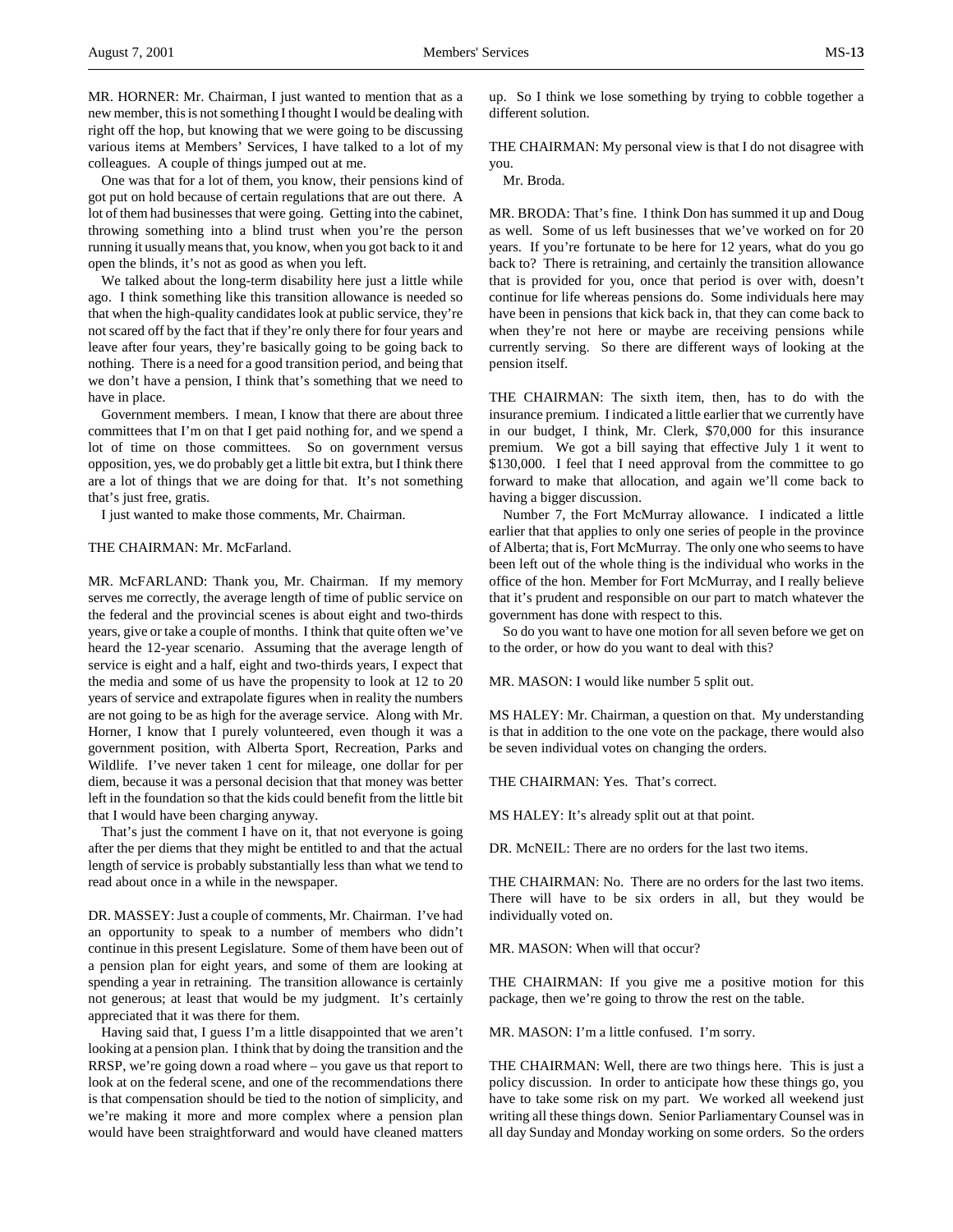are the actual regulations. This is the policy thing. You say that you agree to this, then we take the six, and we have six individual votes broken out.

MR. MASON: Today?

## THE CHAIRMAN: Yep.

MR. WOLOSHYN: Right after this, Brian. So if you support this, we go on to the next one, and you can lodge your discontent with any one of the six.

# *11:50*

THE CHAIRMAN: Except for the last two. So do we have a motion here? Mr. Woloshyn.

MR. WOLOSHYN: I move that we accept this policy as discussed and presented.

MRS. JABLONSKI: Second.

THE CHAIRMAN: Seconded by Mrs. Jablonski. Discussion?

MR. MASON: Well, I just want to indicate that based on what I've been told, I'm going to vote for this just to move it to the next stage. I have reservations about the one item, and otherwise I'm supportive.

## THE CHAIRMAN: Okay.

Any other discussion? All those in favour, please say aye.

## HON. MEMBERS: Aye.

THE CHAIRMAN: Opposed, please say no. Thank you. This motion's carried unanimously.

Now, where are those orders? They're going to go down in this order. Please put them in the order in which we have them, because they all have different numbers on them. We can put a man on the moon, but it's difficult to collate paper.

On these sheets that you have, you will unfortunately see two different numbers, which will really confuse, so look down to the last dark line, which says: Order No. MSC 1/01. You should have 1/01, 2/01, 3/01, 4/01, 5/01, and 6/01, and we will take these in this order. Okay? We will need a motion – and every one is debatable – and a vote.

So the first one is order MSC 1/01. This deals with the subject matter about the constituency offices. The important section is 2: "is amended by striking out the following . . . and substituting the following," and the "Order is deemed to have come into force on April 1, 2001." Is anyone prepared to move this? Mr. Mason. Mr. Horner seconded. Any discussion on this matter? Will all hon. members in favour of MSC 1/01 please say aye?

## HON. MEMBERS: Aye.

THE CHAIRMAN: Opposed? Carried unanimously.

The next one is MSC 2/01. It's the transportation amendment order. This is the one that moves the 25 cents per kilometre to 30 cents per kilometre and changes 25,000 to 35,000 and 60,000 to 80,000. Do I have a motion? Mr. Ducharme moved. Mr. Broda seconded. Is there discussion with respect to this matter? Will all hon. members in favour of MSC 2/01 please say aye?

THE CHAIRMAN: Opposed, please say no. Carried. Thank you very much. It's unanimous.

The next one is members' allowances amendment order 6, which is order MSC 3/01. This is the one that moves \$100 per day to \$130 a day, \$1,000 to \$1,300, and moves the number of days from five to 10. Do I have a motion in support? Ms Haley moves. Second? Mr. McFarland seconds. Is there discussion with respect to this matter? Will all hon. members in favour of MSC 3/01 please say aye?

## HON. MEMBERS: Aye.

THE CHAIRMAN: Opposed, please say no. Carried unanimously.

The next one is members' committee allowances. This is a sequential thing to the one we just did. Because there is a per diem allocated to these committee meetings and all committee meetings of the Legislative Assembly, this is just one of those consequential amendments. Not bookkeeping. What's the other phrase we always use?

### MS HALEY: Housekeeping.

#### THE CHAIRMAN: Housekeeping. That's great.

So could I have a mover? Mr. McFarland moves. Is there a seconder? Mrs. Jablonski. Is there discussion? Would all hon. members in favour please say aye?

## HON. MEMBERS: Aye.

THE CHAIRMAN: Opposed, please say no. Carried unanimously.

The next one is members' allowances amendment order 7, known as order MSC 5/01. This is the one that will give effect to a taxable allowance equal to one-half of the dollar limit for registered retirement savings plans in Canada. Is there a motion in support? Ms Haley moves. Mr. Ducharme seconds. Is there discussion on this matter?

MR. MASON: Well, Mr. Chairman, I think that this is, you know, a reasonable step. I think we have a difficult position balancing our own interests with the interests of the people who elect us. Sometimes I don't think people value politicians as much as I think they ought to. I don't think this is excessive. I agree with Dr. Massey that a very modest pension plan is not unreasonable, and I think most people would support it. This is a move, I guess, in partial compensation for the lack of one, and I think it's something that can be accepted.

THE CHAIRMAN: Further discussion? Will all hon. members in favour of MSC 5/01 please say aye?

## HON. MEMBERS: Aye.

THE CHAIRMAN: Opposed, please say no. Carried unanimously.

The next one is members' allowances order 8, known as order MSC 6/01. This is the one that gives effect to the changes with respect to the transitional allowance. Section 2(1) basically just talks about who is eligible. Section 2(2) indicates again the eligibility. Section (3) puts in that it can be provided in the event of death. Section(4) has the formula. Section (5) clearly identifies service. Section (6) is the clause that basically says, "Look; if you have received this once, then come back and been re-elected, then you reduce from the previous service." This has happened in the case of two leaders of two different opposition parties that have both had this because they've been elected, left, were re-elected, and then left.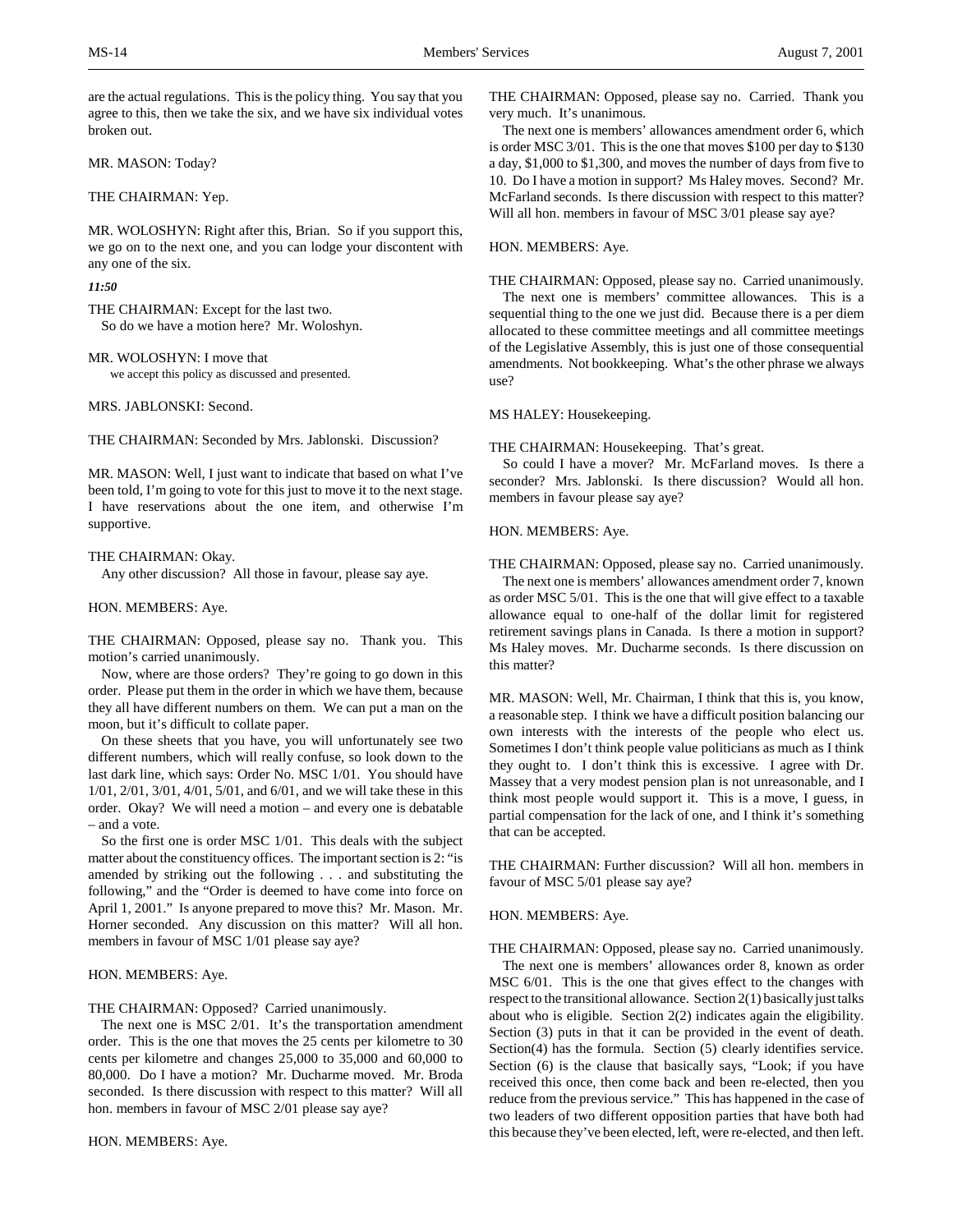In other words, there's no double-dipping.

So is there a mover in favour of this order? Mrs. Jablonski moves. Mr. Woloshyn seconds. Is there a discussion on this matter?

MR. MASON: Mr. Chairman, reluctantly I can't support this. There are two reasons really. One is the previous motion we just passed which gives us a payment towards RRSPs, which I supported, but the two together, it seems to me, is going a bit far. The other reason is the inequity that's built in. I don't believe that this should be paid on payments from the government. I think the separation allowance should be paid just based on what people receive as a result of their work as Members of the Legislative Assembly and paid through the Legislative Assembly. So I think there's some inequity here.

#### *12:00*

MS HALEY: I guess I just want to make one comment in response to that. When there was a pension plan, there were two portions to the pension plan. Cabinet ministers got it for their cabinet minister pay as well as for MLA.

MR. MASON: And that's fair. These government committees are a different thing than being in the cabinet.

THE CHAIRMAN: Through the chair, please, if you don't mind.

MR. MASON: Sorry, Mr. Chairman.

THE CHAIRMAN: Ms Haley, you still have the floor.

MS HALEY: No. I'm finished.

DR. MASSEY: I'm going to support the recommendation, Mr. Chairman, and I hope that with further work we can look forward to doing something similar for constituency office staff who find themselves 30 days after a member is not re-elected without any resources. So it would be my hope that we might move in that direction.

THE CHAIRMAN: Additional comments from hon. members? All hon. members in favour, please say aye.

SOME HON. MEMBERS: Aye.

THE CHAIRMAN: Opposed, please say no.

MR. MASON: No.

THE CHAIRMAN: Okay. Carried with one opposed.

Now, hon. members, I have a logistical problem. We have now arrived at the point of high noon. Could we have your co-operation to carry on? It could be up to 30 more minutes though. Would that be fine?

HON. MEMBERS: Agreed.

THE CHAIRMAN: Thank you very much for this. We will implement this, assign these orders and move on them, and return to you with the budget allocations later.

Other Business. I indicated a little earlier under Other Business that the parameters for the building of the budget – I think there's a pretty good theme here coming through that it is the general consensus among the members that we should be doing some additional work with respect to the constituency office allocation. Would it be prudent and appropriate, then, if myself with the people

in the Legislative Assembly did some work on this matter and brought you back a series of recommendations?

What we would do is do it in two ways. First of all, we would do a rough cut and by the end of October, say, have some proposals and then meet with everybody informally. That would be the first level of the proposal.

Following informal discussions with all members, then we would come back to the committee with a more formal proposal. In other words, that allows me the opportunity to consult with you with respect to this.

MR. BRODA: Mr. Chairman, referring to constituency offices, is that salaries to constituency employees?

THE CHAIRMAN: Well, what we've got is a budget for each member. The budget is based on a formula. The first question that I'm going to ask of you is: look; is the formula a good one? It's really tough for us to manage when you have electors and constituents. That's very confusing, and then it's based on a formula that's based on a census. There may be a better formula that we can come up with.

After that, we can look at some other breakdowns. You can see it in here. In some provinces they actually allocate dollars for office staff. They say: these are the maximums you can give to the office staff. Well, here our tradition is that the hon. members of this Assembly want to be the masters of their own destiny, so when we move into doing these recommendations, you're going to have to be consulting with all members of your caucus, who are going to come back and say to you: well, just a second here; you know, I'm not sure that I want you telling me that here's the limit I have to pay or here's not the limit I have to pay. So I can't deal with that. You're going to have to get the handle on that one.

We can come up with broader things. We can recognize and understand that rents have gone up. We can make recommendations that: look; I think the number one person in the whole system is definitely the office person and we should be treating them with whatever it is you want but at least with some regular respect.

MR. HORNER: Mr. Chairman, in addition to that, I think we should also be looking at the point raised by Dr. Massey with regard to the termination of office staff.

THE CHAIRMAN: That's a valid point. The way it is right now, Mr. Horner, we will advise all members of the liability that they have in their constituency office budget – is it January we do it or December?

MRS. SCARLETT: Vacation?

THE CHAIRMAN: Yep.

MRS. SCARLETT: December.

THE CHAIRMAN: At the end of December every member here will get a notice from us, because in the past we've found that people were hiring somebody but going to March 31 and forgetting that they didn't budget for their holiday allocation.

Some MLAs were very generous in their own MLA constituency budgets this spring in providing severance packages for the people that had been with them. Others had different priorities. If the members want to be their own masters, then it's very difficult to implement some of these things other than through a global budget, and you're going to have to determine within your own caucuses just